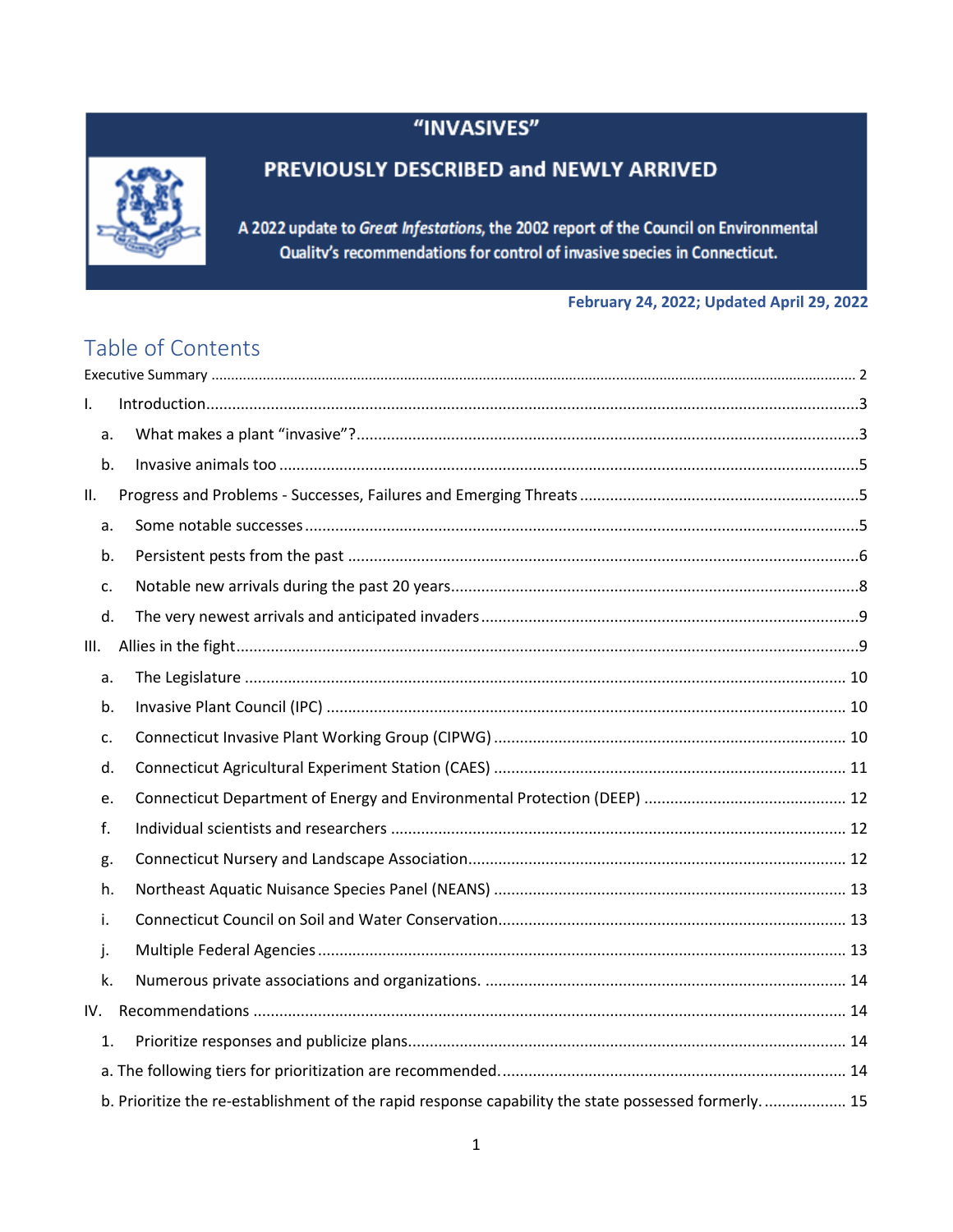|    | 2. |                                                                                                          |  |
|----|----|----------------------------------------------------------------------------------------------------------|--|
|    | 3. | Prioritize prevention of invasive infestations on state lands and at state-supported projects 16         |  |
|    | 4. |                                                                                                          |  |
|    | 5. |                                                                                                          |  |
|    | 6. | Encourage the private sector to be proactive in halting the spread of invasive species 18                |  |
| V. |    |                                                                                                          |  |
|    |    |                                                                                                          |  |
|    |    | APPENDIX B - Relevant Sections from the Connecticut General Statutes (CGS) for Invasive Species and Non- |  |
|    |    |                                                                                                          |  |

## **Executive Summary**

It has been 20 years since the Council on Environmental Quality (Council) released its report on invasive species. In the intervening years, those that were identified in that report have prospered and many new invasive species, both animal and plant, have taken up residence in our state. None have been eradicated and it is not realistic to expect that they will be. In fact, it is to be expected that more will arrive as a consequence of the warming climate that is gradually making Connecticut more hospitable to species that do not tolerate cold weather. Additionally, higher levels of atmospheric carbon dioxide might accelerate the growth of vines relative to other plants.<sup>1</sup> The adverse impacts of invasives affect all the state's land forms and ecosystems, from its waterways to its natural lands and also its working lands and developed landscapes. The ecological, economic and human health costs of unchecked invasive species can be high.

Preventing invasive species from taking over and disrupting Connecticut's landscapes and waterways, requires advanced planning, vigilance, maintenance, coordination and prioritization of the expenditure of human energy and of public funds. Control and containment can be achieved through habitat management techniques that reduce the likelihood of the arrival of invasive species. Newly discovered invasive species must be addressed immediately to prevent their spread. Efforts to address species that are already widely established should be at those geographic areas where they can be eliminated or contained.

The spread of invasive terrestrial plants has proven to be a virtual "whack-a-mole" challenge. Proliferation of terrestrial invasive plants can be inhibited by reducing disruption of ecosystems where native plants are well established. For state actions, this can be accomplished by rigorously removing invasive plants at state construction and forestry projects. Aquatic invasive plants are often the target of focused, intense eradication efforts; however, the fluid nature of the aquatic environment presents a unique challenge. There are two additional tools that would greatly enhance the state's ability to address both terrestrial and aquatic invasive plants – a coordinator for the state's efforts and a rapid response capacity. Funding for a person to coordinate the state's attack on invasive plants is now available. The filling of that position must become a priority. The state also has a standard contract with a number of businesses that could be mobilized to respond to infestations. This capability should be implemented quickly whenever a new species is discovered. Additionally,

<sup>&</sup>lt;sup>1</sup> [Increase In Creeping Vines Signals Major Shift In Southern U.S. Forests \(osu.edu\)](https://news.osu.edu/increase-in-creeping-vines-signals-major-shift-in-southern-us-forests/)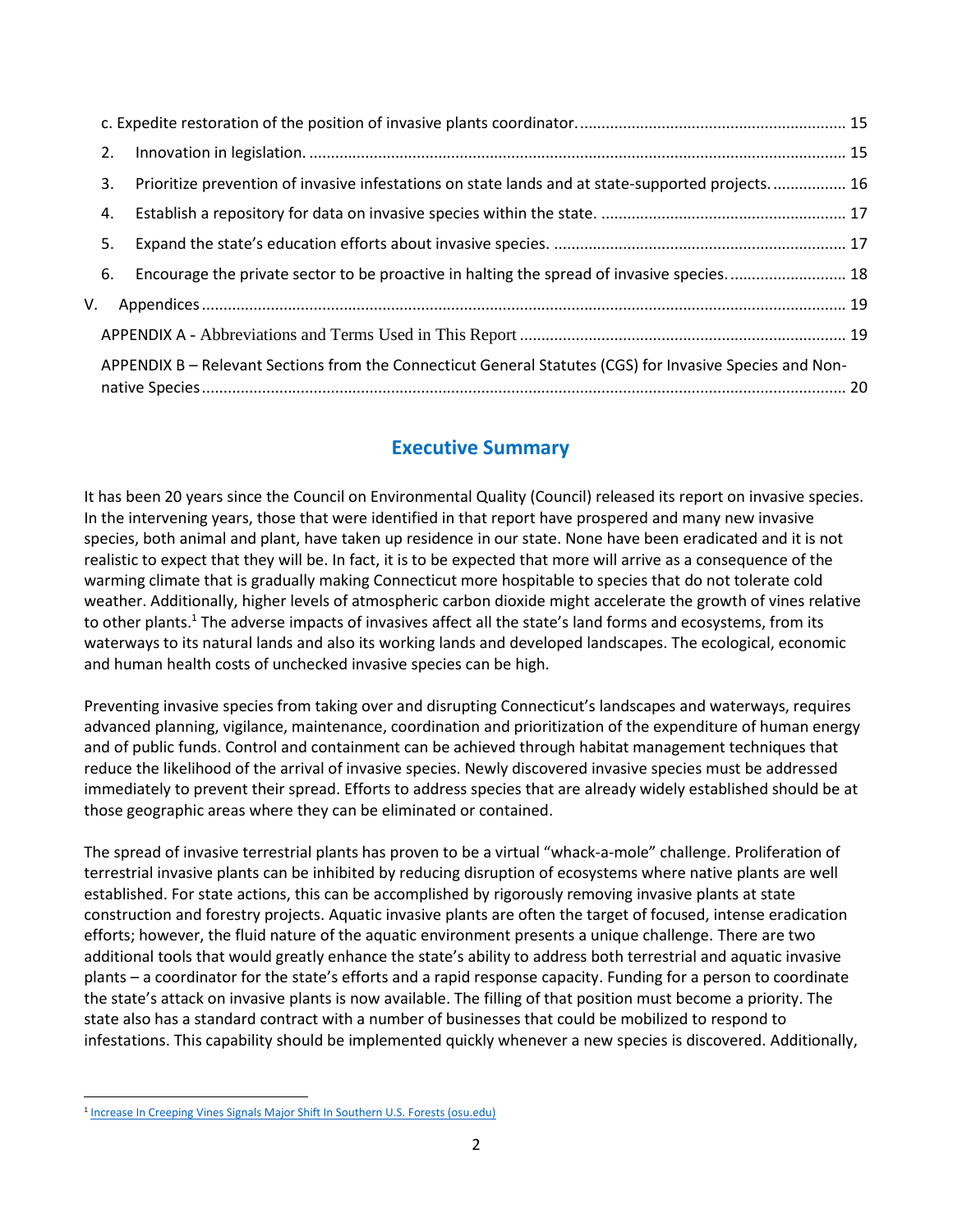changes to the state's invasive species law are warranted to simplify the process of designating invasive species and expand the responsibility of property owners for species that are spreading onto other properties.

Invasive animal species, being inherently mobile, are the most challenging, but can be brought into balance if biological controls, such as diseases or natural predators are introduced naturally or as targeted control efforts. Other techniques already in place can be effective in preventing the spread of unwanted plants, and the animals that attach to them, including conducting inspections of arriving commercial plants and policing businesses that sell plants. The majority of invasive plants, discussed herein, were brought here as ornamentals or enhancements for aquaria. The private sector has a role to play in self-policing by not bringing in plants that pose a risk of uncontrolled propagation and in educating customers about proper disposal.

Mitigating the potential economic and ecological damage from invasive species will demand significant and continuing expenditure of public resources. The multi-state nature of the problem justifies regional responses and assistance from the federal government, especially for species like hydrilla that are present in locales which can facilitate their spread to other states.

## <span id="page-2-0"></span>**I. Introduction**

Every gardener knows that achieving stasis on a plot of land is a constant challenge. Since the arrival of European colonists<sup>2</sup>, and certainly prior to that, people have brought a plethora of flora and fauna to their habitats, both intentionally and unintentionally. Twenty years ago, the Council on Environmental Quality (Council) released "[Great Infestations](https://portal.ct.gov/-/media/CEQ/20/7/invasiveslongpdf.pdf)", in both [long](https://portal.ct.gov/-/media/CEQ/20/7/invasiveslongpdf.pdf) and [abbreviated](https://portal.ct.gov/-/media/CEQ/20/7/greatinfestationspdf.pdf) versions. That report documented for Connecticut the threat posed by many invasive plants and animals and pointed out that the state had relied on a "finger in the dike" approach to dealing with the problem. It made a number of recommendations, many of which were adopted. Ten years later, the Council's Executive Director sent a [memo](https://portal.ct.gov/-/media/CEQ/2012EvaluationofProgresson2002InvasiveSpeciesRecommendationspdf.pdf) to the Council emphasizing that the state must focus on early detection and response and noted that "no other environmental threat – air pollution, water pollution, water diversion – is addressed through such a diffuse assemblage of responsibilities and unfunded authorities…" This update has only one version, with the detail and documentation moved to footnotes and to the Appendices, allowing for both a quick review as well as a deep dive into the data. Additionally, links to photos and supplemental information are provided for each invasive species when it is first mentioned by name in the text.

This update will describe some successes during the intervening two decades and will highlight new threats, both plant and animal, that warrant increased attention now. For the reader who might be unfamiliar with some of the terminology, a glossary of terms and abbreviations is provided in **[Appendix A](#page-18-1)**. [Recommendations](#page-13-4) to improve how the state addresses control of invasive species are included at the report's end.

### <span id="page-2-1"></span>**a. What makes a plant "invasive"?**

The classic definition of a weed is "a plant out of place". An invasive species is more than simply out of its usual place. The Department of Energy and Environmental Protection (DEEP) describes non-native and invasive species as follows:

**Non-native species** are "those that are alien to the ecosystem that they have been introduced into and whose introduction causes or is likely to cause harm to the environment or human health." **Invasive species** are "non-native species exhibit an aggressive growth habit and can out-compete

<sup>&</sup>lt;sup>2</sup> [We Came over on The Mayflower, Too!](http://eattheinvaders.org/we-came-over-on-the-mayflower-too/#:~:text=For%20more%20on%20dandelions%2C%20click,with%20the%20first%20European%20settlers.) A Timeline of North American Invasive Species (eattheinvaders.org)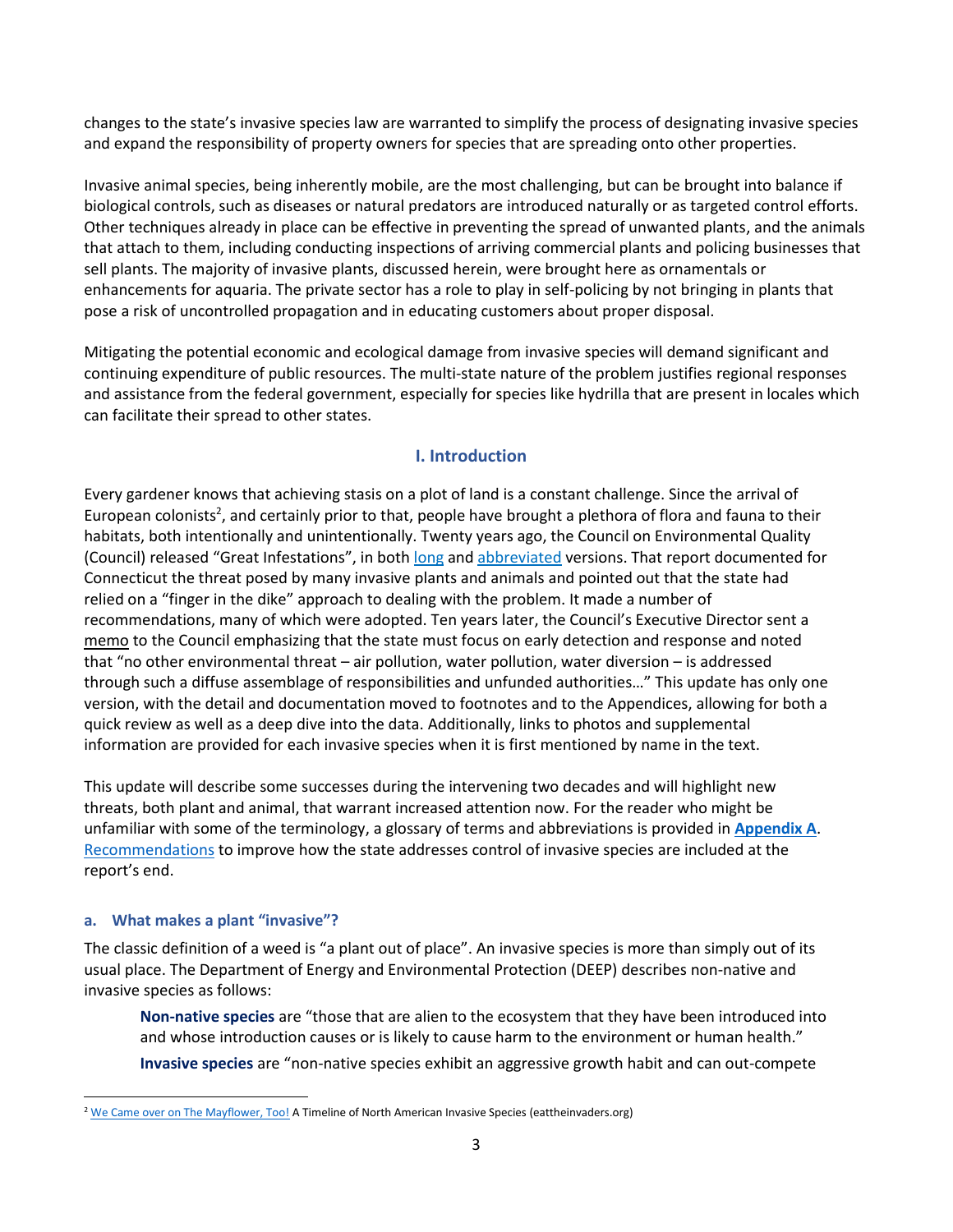and displace native species."<sup>3</sup>

Not all introduced species result in negative consequences. DEEP has introduced non-native species of fish into some water bodies to enhance recreational fishing. Though they can become established residents, DEEP does not consider them "invasive". Occasionally, non-native species will be introduced as biological control agents for undesirable species and are not deemed to be "invasive", like the Galerucela beetles that were introduced to control purple loosestrife. To distinguish between desirable and undesirable nonnative species, the term "nuisance" is sometimes used, especially for aquatic plants, to convey the meaning that they are non-native, undesirable and require action to control their spread.

In the Connecticut General Statutes (CGS) (Sections [22a-381,](https://www.cga.ct.gov/current/pub/chap_446i.htm#sec_22a-381) [22a-381a](https://www.cga.ct.gov/current/pub/chap_446i.htm#sec_22a-381a) an[d 22a-381b\)](https://www.cga.ct.gov/current/pub/chap_446i.htm#sec_22a-381b), the creation of the Invasive Plants Council (IPC) and its duties are outlined. The IPC recommends to the state legislature which plants should be included on the State's invasive plant list. Listing is based on nine criteria and includes two categories of invasive plants: *Invasive* and *Potentially Invasive*.

To be categorized as *Invasive*, all nine of the criteria listed under item **(a)** of Section 221-381b must be met:

(1) The plant is nonindigenous to the state.

(2) The plant is naturalized or has the potential to become naturalized or occurring without the aid and benefit of cultivation in an area where the plant is nonindigenous.

(3) Under average conditions, the plant has the biological potential for rapid and widespread dispersion and establishment in the state or region within the state.

(4) Under average conditions, the plant has the biological potential for excessive dispersion over habitats of varying sizes that are similar or dissimilar to the site of the plant's introduction into the state.

(5) Under average conditions, the plant has the biological potential for existing in high numbers outside of habitats that are intensely managed.

(6) The plant occurs widely in a region of the state or a particular habitat within the state.

(7) The plant has numerous individuals within many populations.

(8) The plant is able to out-compete other species in the same natural plant community.

(9) The plant has the potential for rapid growth, high seed production and dissemination and establishment in natural plant communities.

To be categorized as Potentially Invasive, a plant must meet the first five criteria plus as least one more of the four remaining criteria (see item **(b)** o[f Section 221-381b\)](https://www.cga.ct.gov/current/pub/chap_446i.htm#sec_22a-381b). A printable version [of the nine criteria](https://production.wordpress.uconn.edu/cipwg/wp-content/uploads/sites/244/2014/03/Invasive-Plant-9-Criteria-handout-2014.pdf) is available on th[e website](https://cipwg.uconn.edu/about/) of the Connecticut Invasive Plants Working Group (CIPWG), as is a [list](https://cipwg.uconn.edu/invasive_plant_list/) of Invasive and Potentially Invasive Plants.

The listing of species that meet the criteria as Invasive or Potentially Invasive must be approved by a majority of the IPC's membership (item **(c)** of Section 221-381b). The IPC may also hold a public hearing regarding its determination.

A large majority of the 97 Invasive or Potentially Invasive species listed on the Connecticut Invasive Plant List also are prohibited. This means they are illegal to import, move, sell, purchase, transplant, cultivate or distribute in Connecticut, with exceptions made for moving for eradication, research or educational

<sup>3</sup> DEEP, **Invasive Species** (ct.gov)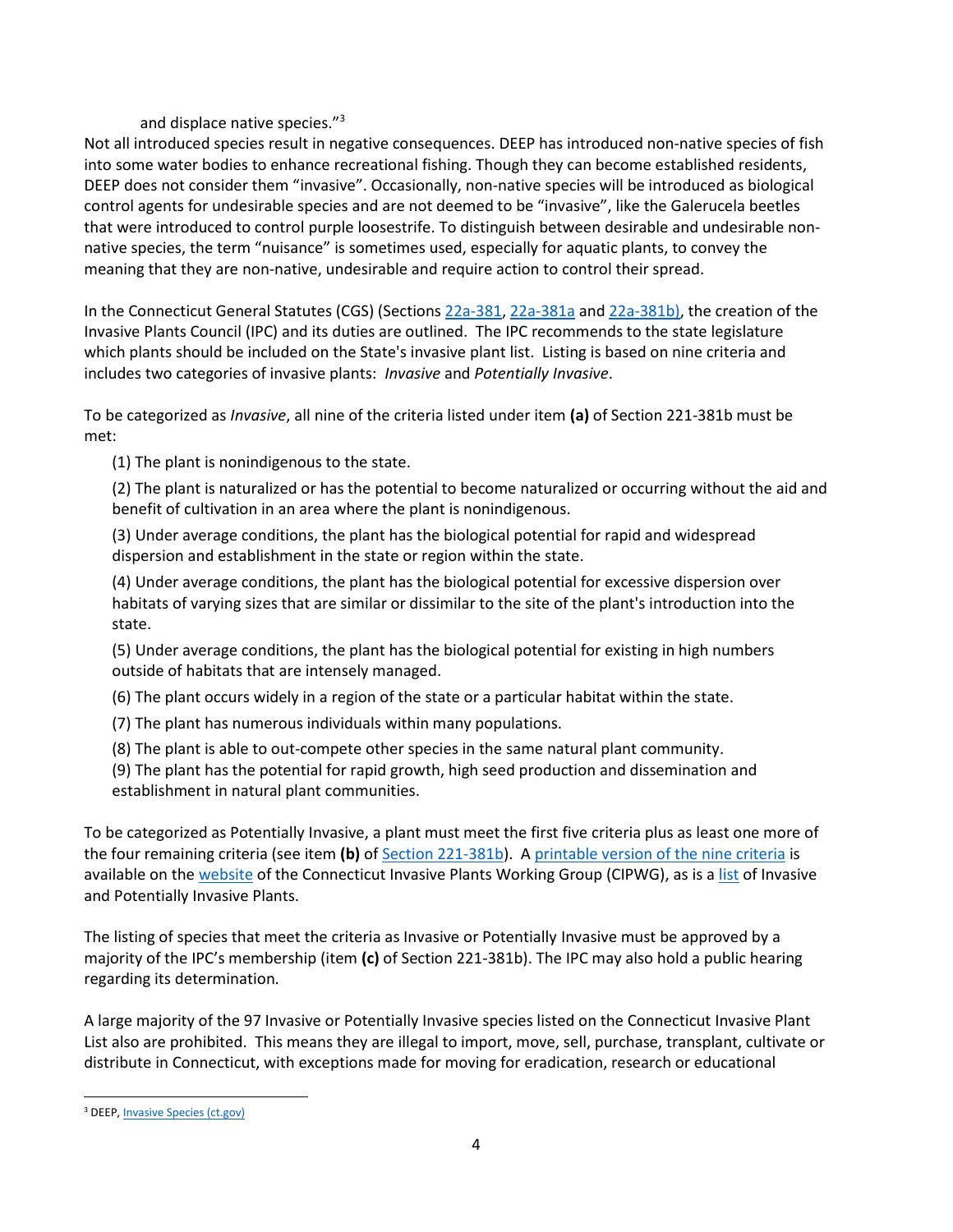purposes. Items **(a)** and **(b)** o[f Section 221-381d](https://www.cga.ct.gov/current/pub/chap_446i.htm#sec_22a-381d) list the prohibited species (with those in item **(a)** prohibited immediately after the law took effect and those in item **(b)** prohibited starting October 1, 2005).

While the inclusion in the lists of Invasive plants or Potentially Invasive plants is based on the above nine biological/ecological criteria, the decision to prohibit a species is a socio-economic decision. Thus, a lack of prohibition should in no way be interpreted to indicate that a species is not ecologically harmful.

## <span id="page-4-0"></span>**b. Invasive animals too**

Plants are not the only invasive species of concern. Many invertebrate and vertebrate animals pose a threat to the state's economy and ecology. They are in marine, aquatic and terrestrial environments and are alien to the ecosystem. Listed in this report are some that are known to cause harm to the environment or human health. The Connecticut Agricultural Experiment Station (CAES) has an extensive [list](https://portal.ct.gov/CAES/Publications/Publications/Listing-of-all-Available-Insect-Pest-Plant-and-Miscellaneous-Fact-Sheets) with fact sheets of insect pests and plant diseases on its website. There is not a single list of all invasive animals, nor is it the intent of this report to list every single one. Those that are mentioned are most commonly identified as immediate threats.

## **II. Progress and Problems - Successes, Failures and Emerging Threats**

## <span id="page-4-2"></span><span id="page-4-1"></span>**a. Some notable successes**

The Council's 2002 report, [Great Infestations,](https://portal.ct.gov/-/media/CEQ/20/7/invasiveslongpdf.pdf) made a number of recommendations.

Recommendations of "Great Infestations" in 2002

*1. develop an effective capability for rapid response to NEW reports of harmful infestations, both on public and private lands.*

- *2. Develop a plan and priorities for battling invasive species.*
- *3. Improve information campaigns to prevent the spread of species that are introduced accidentally.*
- *4. Put somebody in charge.*
- *5. Discourage the spread of already established invasive species via the sale of horticultural products.*

*6. Prevent the deliberate introduction of dangerous species.*

While not all the recommendations of the 2002 report were implemented as thoroughly as was hoped, Connecticut has accomplished much since its publication.

• Legislation.

**[Appendix B](#page-19-0)** lists applicable statutes that deal with the threats from invasive and nuisance species. Among them, two stand out.

- 1. In 2013, 2014, and in 2017, legislation was enacted (CGS [Section 22a-381e\)](https://www.cga.ct.gov/current/pub/chap_446i.htm#sec_22a-381e) to halt the uncontrolled spread of non-native, "running bamboo" (*Phyllostachys* ). The law had key provisions that led to its success, such as:
	- establishing a responsibility of the owner of the property on which the plant is present to control its spread;
	- requiring that sellers of the plant inform buyers of the potential liability they can incur, and setting a fine for sellers who do not disclose the required information;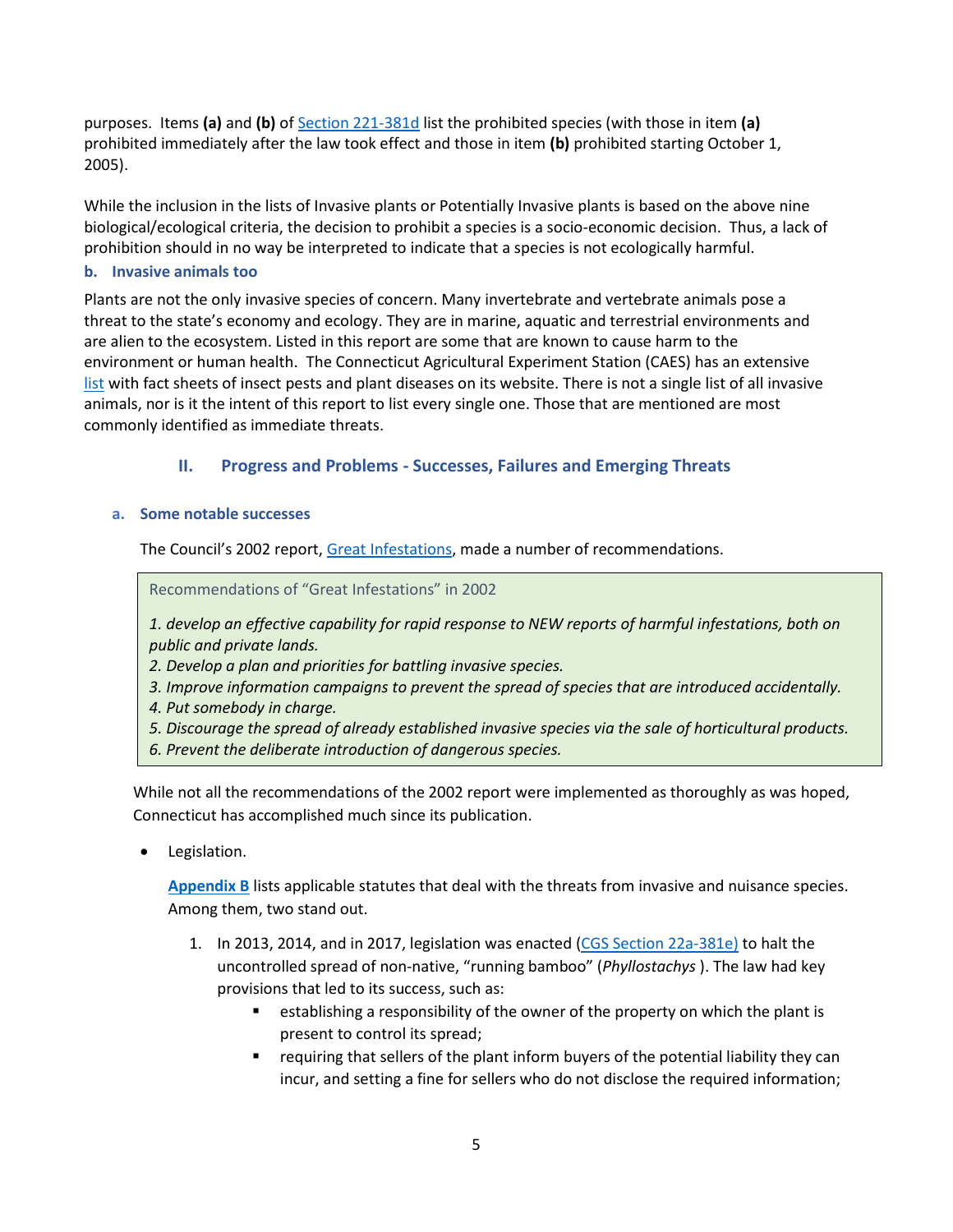- establishing that an owner who allows the plant to grow beyond the property's boundaries is creating a nuisance under law; and
- authorizing enforcement of specific provisions by DEEP, any duly authorized municipal constable, municipal tree warden, zoning enforcement officer or inland wetlands and watercourses enforcement officer.

Permitting enforcement by civil suits and by local jurisdictions are enforcement mechanisms that could prove useful for dealing with other species and for new invasive arrivals.

- 2. In 2019, the legislature passed [PA 19-190,](https://www.cga.ct.gov/2019/act/pa/pdf/2019PA-00190-R00HB-06637-PA.pdf) which bolstered the existing Connecticut Lakes, Rivers and Ponds Preservation Account with a \$ 5.00 fee on in-state boat registrations and a \$20 fee for out-of-state boats that are operated within the state. In 2021, DEEP allocated \$360,000 in grants from the Connecticut Lakes, Rivers and Ponds Preservation Account to applicants for research, education and control projects throughout the state to deal with invasive species.
- Some big threats were made smaller at some locations, but their total eradication is elusive.
	- o [Phragmites](https://www.invasivespeciesinfo.gov/aquatic/plants/common-reed) (*Phragmites australis*) DEEP's Wetland Habitat Management Program was able to reduce Phragmites by 95 percent at Roseland Lake in Woodstock<sup>4</sup> from 2003 – 2006. By 2016 and 2017, some had returned, necessitating reapplication of herbicides, illustrating the necessity of regular control measures. 5
	- o [Eurasian water milfoil](https://www.invasivespeciesinfo.gov/aquatic/plants/eurasian-watermilfoil) (*Myriophyllum spicatum*) The introduction of sterile (triploid) carp<sup>6</sup> to control Eurasian water milfoil in Candlewood Lake and Squantz Pond in 2019 resulted in the virtual eradication of the Eurasian water milfoil in Squantz Pond and a reduction in Candlewood Lake. DEEP is continuing to monitor those waterbodies to determine to what extent other vegetation might be affected and what successional plants might appear. At Amos Lake in Preston, chemical control achieved reduction of Eurasian Milfoil infestations in 2012<sup>7</sup> .
	- o [Hydrilla](https://www.invasivespeciesinfo.gov/aquatic/plants/hydrilla) (*Hydrilla verticillate*) This aquatic invasive plant is extremely difficult to eradicate. DEEP has worked with the Town of Coventry on hydrilla investigations, treatment plans and monitoring of Coventry Lake (aka Lake Wangumbaug) over the last few years. Initial results of chemical treatment from 2016 were encouraging. The 2020 survey showed that it remains in portions of Coventry Lake and multi-year follow up and evaluation will be required.<sup>8</sup>

Even those successes require regular monitoring and additional interventions. Both Amos Lake and Coventry Lake received grants for additional treatments in 2021 and 2020, respectively. Despite the successes at specific locations with those plants, they remain major problems statewide. The total eradication of those, and of most invasive species and non-native plants, cannot be expected, as is shown by the examples below.

## <span id="page-5-0"></span>**b. Persistent pests from the past**

Most species that were problems in 2002 are even greater problems today. The plant and animal invasive species listed below were present in Connecticut in 2002 and have persisted. It is, by no means, an all-inclusive list, nor are they all prohibited.

• [Autumn Olive](https://www.invasivespeciesinfo.gov/terrestrial/plants/autumn-olive) (*Elaeagnus umbellate*) This plant was marketed widely as an ornamental. It can grow to 20 feet in height. It grows well in disturbed areas, open fields, forest margins, roadsides, and clearings. It is tolerant of drought and its seeds may be distributed into forest openings or open woodlands.

<sup>4</sup> [Roseland Lake, Woodstock CT -](http://www.roselandlake.org/invasives.htm) INVASIVES

<sup>5</sup> <http://www.roselandpark.org/upcoming-events/2017/10/4/phragmites-treatment-on-roseland-lake>

<sup>6</sup> DEE[P Grass Carp Stocking \(ct.gov\)](https://portal.ct.gov/DEEP/Fishing/General-Information/Grass-Carp-Stocking)

<sup>&</sup>lt;sup>7</sup> The Day, October 18. 2012 The Day - [Clean Water Act's influence still felt on local waterways after 40 years -](https://www.theday.com/article/20121018/NWS01/310189489) News from southeastern Connecticut

<sup>8</sup> [Coventry-Lake-2020-Hydrilla-Report \(coventryct.org\)](https://www.coventryct.org/DocumentCenter/View/4998/Coventry-Lake-2020-Hydrilla-Report)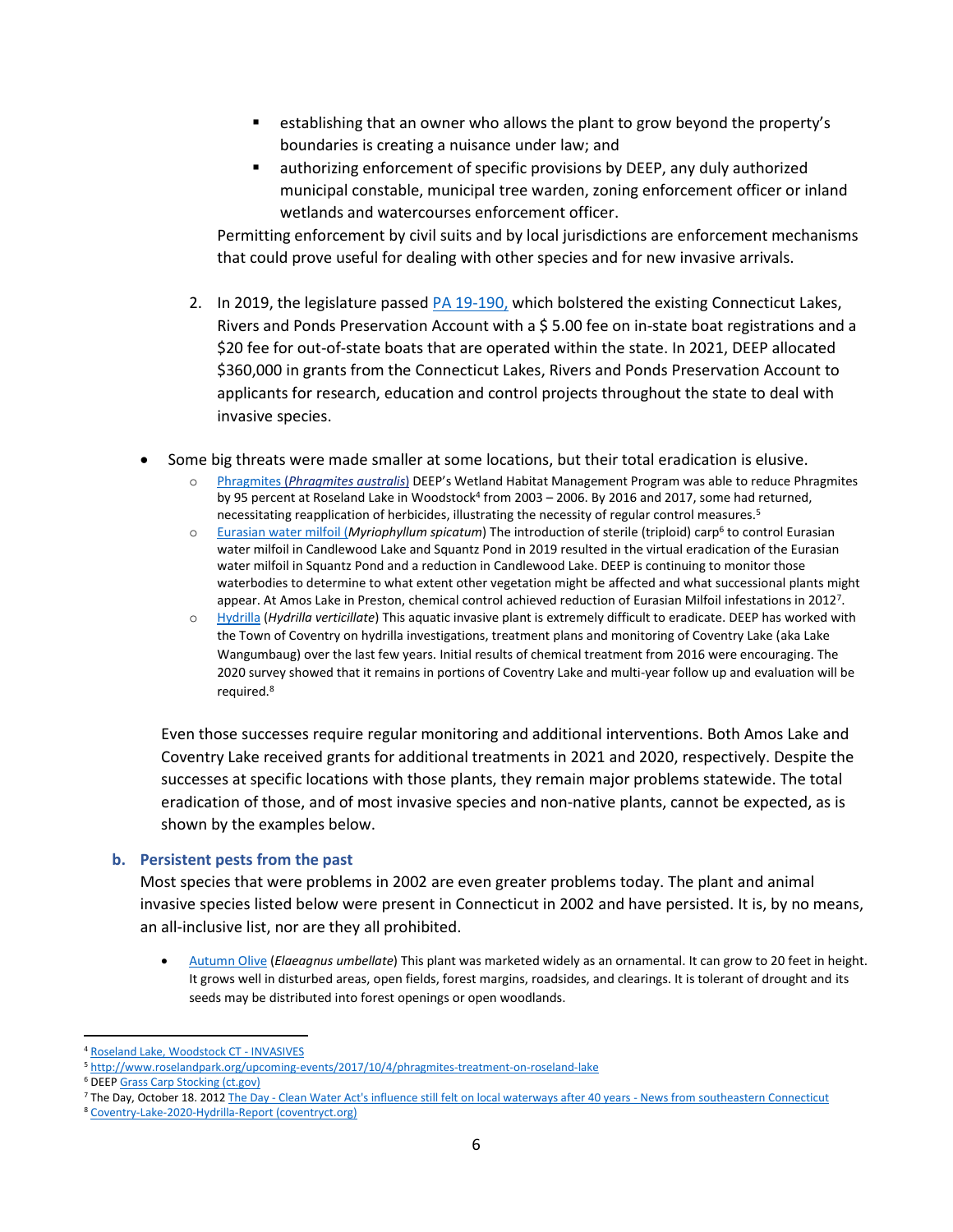- [Water Chestnut](https://www.invasivespeciesinfo.gov/aquatic/plants/water-chestnut) (*Trapa natans*) This dense, floating foliage can outcompete native aquatic plants for light and space. Its growth can make recreational and commercial navigation nearly impossible. *Great Infestations* reported that Water Chestnut had been found in Connecticut in Keeney Cove (Glastonbury), the Hockanum River (East Hartford), the Podunk River (South Windsor), and in two private ponds in Eastford. For several years, DEEP, contractors and volunteers have manually pulled Water Chestnut out of Keeney Cove and the Hockanum River. It was estimated that, not including staff time and volunteer efforts, the contract expenses totaled nearly \$23,000. Unfortunately, it has become established in Connecticut with the potential to dominate the shallow waters of the Connecticut River. It is also present throughout the Housatonic River system.
- [Fanwort](https://www.nrcs.usda.gov/wps/portal/nrcs/detail/ct/technical/ecoscience/?cid=nrcs142p2_011093) (*Cabomba caroliniana*) Native to the southeastern U.S., Fanwort is believed to have been spread through incidental release from aquariums. It grows in muddy areas of stagnant or slow-moving water such as in streams, small rivers, lakes and ponds. It can crowd out native plants and interfere with recreational uses.
- [Brazilian Elodea](https://www.invasivespeciesinfo.gov/aquatic/plants/brazilian-waterweed) (*Egeria densa*) Brazilian Elodea is a submersed, rooted aquatic plant that can form impenetrable mats on the surface of a waterbody that restrict water movement, trap sediment, and cause changes in water quality. Brazilian Elodea is thought to be introduced to Connecticut by unknowing aquarium owners. It was discovered in Fairfield County in 1992. It is widely sold in Connecticut pet shops under the name Anacharis.
- [Japanese barberry](https://www.invasivespeciesinfo.gov/terrestrial/plants/japanese-barberry) (*Berberis thunbergii*) This plant is believed to have been introduced in the late 1800's. Though it is a popular ornamental, it provides habitat for ticks that carry Lyme Disease. In the wild, it is known to become established after logging and will out-shade native plants, preventing their regrowth.
- [Japanese Knotweed](https://www.invasivespeciesinfo.gov/terrestrial/plants/japanese-knotweed) (*Fallopia japonica*) This plant is a multi-stemmed herbaceous perennial plant that can reach heights of ten feet or more. It suppresses native species by limiting light penetration and is believed to release toxic chemicals that inhibit other plants' growth.
- [Giant Hogweed](https://www.invasivespeciesinfo.gov/terrestrial/plants/giant-hogweed) (*Heracleum mantegazzianum*) This herbaceous plant was first identified in Connecticut in 2001, By 2018, it had spread to 25 towns in all eight counties. It can grow up to 15 feet in height with hollow stems two to four inches in diameter. Large numbers of small white flowers can span to 2.5 feet across. Its sap causes large painful blisters on human skin and acts as an anti-sunscreen, which may cause skin to be more sensitive to sunlight and eye contact may result in blindness.
- [Oriental bittersweet](https://cipwg.uconn.edu/2013/12/08/oriental-bittersweet/) (*Celastrus orbiculatus*) (aka Asiatic Bittersweet) It is a non-native vine that grows vigorously, wrapping around trees and other vertical structures damaging trees and other plants and forming dense stands. It can overtake landscapes, literally smothering trees, shrubs, and any plant in its path with twisting vines, sometimes four inches thick, and heavy enough to uproot large trees under its weight. It was added to Connecticut's list of prohibited invasive plants in 2004.
- [Garlic Mustard](https://www.invasivespeciesinfo.gov/terrestrial/plants/garlic-mustard) (*Alliaria petiolata*) This biennial herb is believed to have been introduced in the late 1800's. It spreads rapidly in shady habitats, roadsides, moist forests, and along stream corridors and can out-compete native species.
- [Purple loosestrife](https://www.invasivespeciesinfo.gov/aquatic/plants/purple-loosestrife) (*Lythrum salicaria*) The prolific capability of this wetland plant that arrived in the 1800's allows it to quickly out-compete native species. Some biological control of the plant has been attempted with the introduction of *Galerucella pusilla* and *G. calmariensis*, leaf-eating beetles which seriously affect growth and seed production by feeding on the leaves and new shoot growth of purple loosestrife plants.
- [Multiflora Rose](https://www.invasivespeciesinfo.gov/terrestrial/plants/multiflora-rose) (*Rosa multiflora*) This climbing rose was brought to the state in the 1880's. It grows in dense thickets that can displace native plant species, impede the nesting of native birds and is a vector for rose rosette disease.
- [Norway Maple](https://www.nrcs.usda.gov/wps/portal/nrcs/detail/ct/technical/ecoscience/invasive/?cid=nrcs142p2_011121) (*Acer platanoides*) Norway maple has been planted extensively as an ornamental tree and is now found invading natural areas where it can outcompete native deciduous trees including sugar maples and red maples.
- [Mile-a-Minute vine](https://www.invasivespeciesinfo.gov/terrestrial/plants/mile-minute-weed) (*Persicaria perfoliata*) This very aggressive vine can grow a remarkable six inches in a day. It forms dense mats that smother herbaceous plants, shrubs, and young trees in open areas, such as meadows, forest edges, logged forests, streambanks, and utility rights-of-way. It was first reported in Greenwich in 1999 and has [spread](https://mam.uconn.edu/distribution/) to over one-third of the towns throughout the state since then. Biological control for mile-a-minute weed began in 2009 in Connecticut with the release of beneficial, host-specific weevils (*Rhinoncomimus latipes*).
- [Mugwort](https://cipwg.uconn.edu/wp-content/uploads/sites/244/2016/10/Mugwort-Poster-10-10-16-36x48Landscaperevised.pdf) (*Artemisia vulgaris*) This plant spreads by seed and also spreads under the soil, by way of rhizomes a lateral root system that allows new plants to grow up from those roots. It was brought to North America in the 1500's. Like many invasive plants, it is problematic because of its ability to displace useful native plants in Connecticut.
- [Winged euonymus](https://cipwg.uconn.edu/wp-content/uploads/sites/244/2013/10/Winged-Euonymus-nrcs142p2_2015-0820x.pdf) (*Euonymus alatus*) This plant, also commonly known as "Burning Bush", decreases diversity in our woodlands and is becoming ubiquitous in Connecticut's understory. Winged euonymus (including all cultivars) is prohibited in Massachusetts and it is prohibited for sale in New Hampshire. The IPC chose not to recommend its prohibition in Connecticut.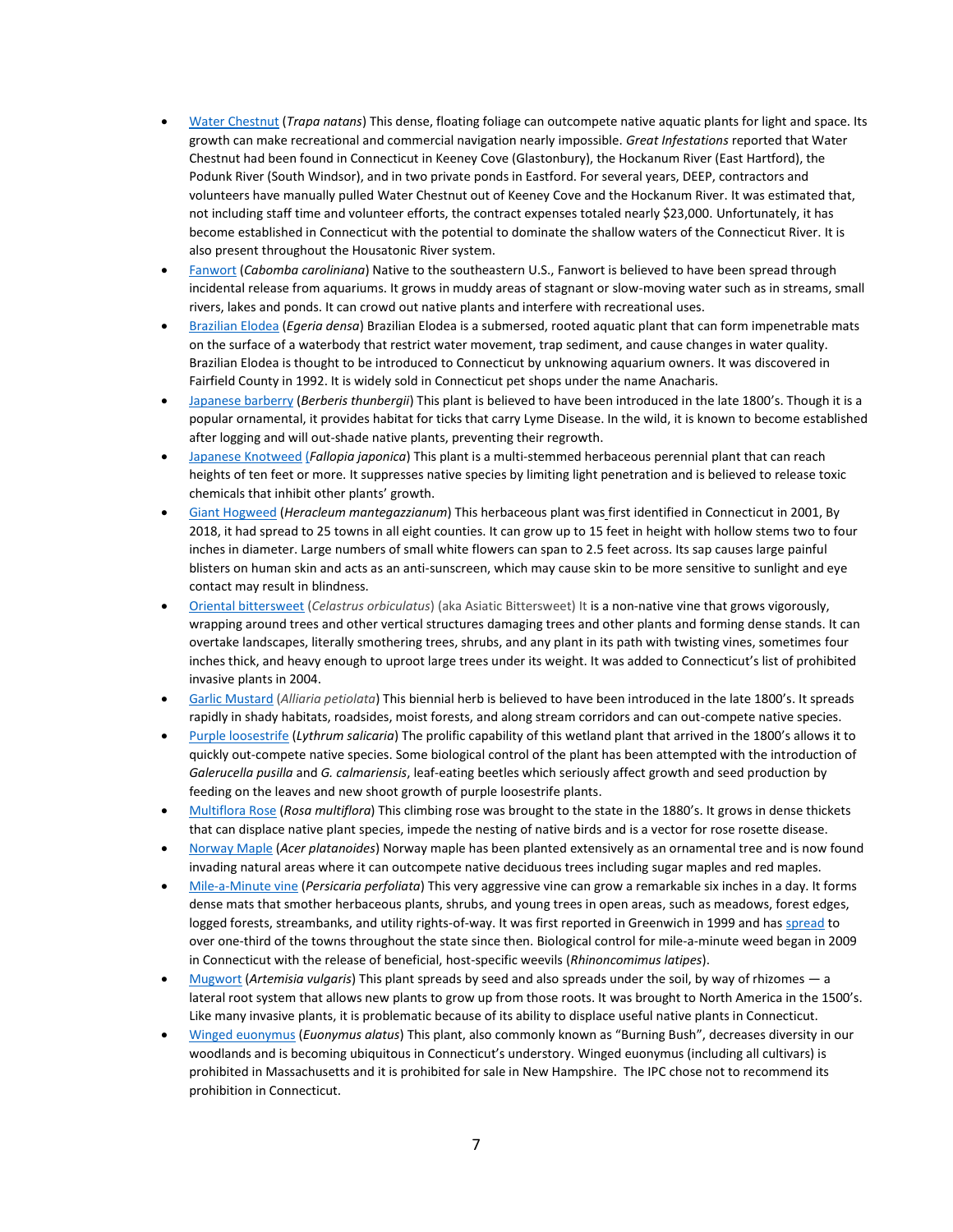- [Asian shore crab](https://www.invasivespeciesinfo.gov/aquatic/invertebrates/asian-shore-crab) (*Hemigrapsus sanguineus*) This species was discovered in Connecticut in the 1990's and it is rapidly displacing native mud crabs. Some native species are being eaten by these hungry crustaceans. Where Asian shore crabs emerge, native crustaceans go into decline. Even larger species, like blue crabs and lobster, are forced into competition for food with the Asian shore crab.
- [Spongy Moth](https://www.invasivespeciesinfo.gov/terrestrial/invertebrates/european-gypsy-moth) (*Lymantria dispar*) Though present in the state since the 1860's, major spongy moth outbreaks occurred in Connecticut in the 1960's through the end of the 1980's. The emergence of the maimaig[a fungus](https://biocontrol.entomology.cornell.edu/pathogens/entomophagamaimaiga.php) during humid conditions appears to have provided an effective biological check on the moth's spread. However, dry conditions like those of 2015 and 2016 can prompt a resurgence, as was evident in 2017 and 2018.
- [Zebra Mussel](https://www.invasivespeciesinfo.gov/aquatic/invertebrates/zebra-mussel) (*Dreissena polymorpha*) First discovered in Connecticut in 1998, the mussels have colonized portions of the Housatonic River. Extremely small with sharp shells, they can cover any hard substrata, including other bivalves. Their ability to filter vast amounts of water can change the light penetration of a water body and, consequently, its ecology. They are thought to be virtually impossible t[o eliminate.](https://www.cga.ct.gov/2011/rpt/2011-R-0013.htm)
- [Rusty Crayfish](https://www.invasivespeciesinfo.gov/aquatic/invertebrates/rusty-crayfish) (*Orconectes rusticus*) This crayfish has been in the state's waters since [1989.](https://www.google.com/search?q=when+did+rusty+crayfish+appear+in+ct&oq=when+did+rusty+crayfish+appear+in+ct&aqs=edge..69i57.17356j0j3&sourceid=chrome&ie=UTF-8) It is more prolific than other species. Though many species of crayfish have been introduced to the state, this is one is considered "invasive" due to concern that it could out-compete the others.

More invasive plants and animals have arrived to stay since the 2002 report bringing new ecological and economic threats to the state.

## <span id="page-7-0"></span>**c. Notable new arrivals during the past 20 years**

• [Hydrilla](https://www.invasivespeciesinfo.gov/aquatic/plants/hydrilla) Though mentioned previously, it warrants repetition in this section because a ne[w species](https://www.rivercog.org/wp-content/uploads/2020/11/CAES-Press-Release-The-CAES-Invasive-Aquatic-Week-Program-Discovers-5-28-2020.pdf) of this difficult-toeradicate aquatic invasive has been identified in the Connecticut River, posing an ecological and economic threat to the River and all its bordering states. Because of its location on a waterway of multistate importance, federal funding is being sought<sup>9</sup> to control it.

Vacuolar myelinopathy (VM) is a fatal [neurological disease](https://en.wikipedia.org/wiki/Neurological_disorder) caused by the [neurotoxin,](https://en.wikipedia.org/wiki/Neurotoxin) [aetokthonotoxin,](https://www.asbmb.org/asbmb-today/science/090421/there-s-something-in-the-water-and-it-s-killing-am) that is produced by a [cyanobacteria](https://www.cdc.gov/habs/pdf/cyanobacteria_faq.pdf) that has been linked to Hydrilla verticillate. It affects fish, frogs, snails, salamanders, turtles, and snakes. Because eagles feed on all these species, it can be easily concentrated and have a devastating impact on their well-being. DEEP recommends contacting its Wildlife Division at 860-424-3011 immediately to report any siting of an eagle unable to fly, stumbling, or falling down. Because that could be the result of VM, leave the animal alone. (Wildlife Magazine, May/June 2021).

- "[Rock snot](https://www.invasivespeciesinfo.gov/aquatic/plants/didymo)" (*Didymosphenia geminata, Didymosphenia hullii, Cymbella janischii*) These thre[e varieties](https://portal.ct.gov/-/media/DEEP/fishing/invasive_plants/DidymoBrochure2017pdf.pdf) of microscopic algae can form large mats of thick cotton-like material that can cover large portions of stream bottoms and are known to be present in portions of the Farmington River. None had been observed in the state prior to 2011.
- [Japanese Stiltgrass](https://www.invasivespeciesinfo.gov/terrestrial/plants/japanese-stiltgrass) (*Microstegium vimineum*) This plant is not believed to have been present in 2002. It is thought to be spreading prolifically due to the distaste that most herbivores have for it. As deer and other animals browse around it, they eliminate the native plants, allowing for its spread.

### Animal invaders have also arrived.

- [Brown Marmorated Stink Bug](https://www.invasivespeciesinfo.gov/terrestrial/invertebrates/brown-marmorated-stink-bug) (*Halyomorpha halys*) This non-native insect was introduced from Asia and was first detected in Connecticut in 2008. Though observed by many residents as an occasional household pest, it is believed to pose a threat to the state's agricultural industry.
- [Emerald Ash Borer](https://www.invasivespeciesinfo.gov/terrestrial/invertebrates/emerald-ash-borer) (EAB) (*Agrilus planipennis*) This insect feeds on the white, green, and red ash trees in the state. Ash trees lose most of their canopy within two years of infestation and die within three-four years. It is possible that it could destroy virtually all the state's ash trees, if recently released biologic control measures prove to be ineffective in managing the EAB.
- [Spotted Winged Drosophila](https://portal.ct.gov/-/media/CAES/DOCUMENTS/CAPS/2012/factsheetSPOTTEDWINGDROSOPHILApdf.pdf) (*Drosophila suzukii*) This fruit fly arrived in Connecticut in the summer of 2011. It put an end to the fall raspberry harvest across the state because it lays its eggs in soft, thinned skin fruit that is just beginning to color unlike other fruit flies that lay eggs in over-ripe or decomposing fruit. It is expected to be a major challenge to growers of berries like raspberries, blackberries and blueberries. Other fruits at risk could be peaches, grapes, and some varieties strawberries.

<sup>9</sup> [CT-River-Hydrilla-Program-Appropriation-Outreach-RiverCOG-Blumenthal.pdf \(uconn.edu\)](https://seagrant.uconn.edu/wp-content/uploads/sites/1985/2021/06/CT-River-Hydrilla-Program-Appropriation-Outreach-RiverCOG-Blumenthal.pdf)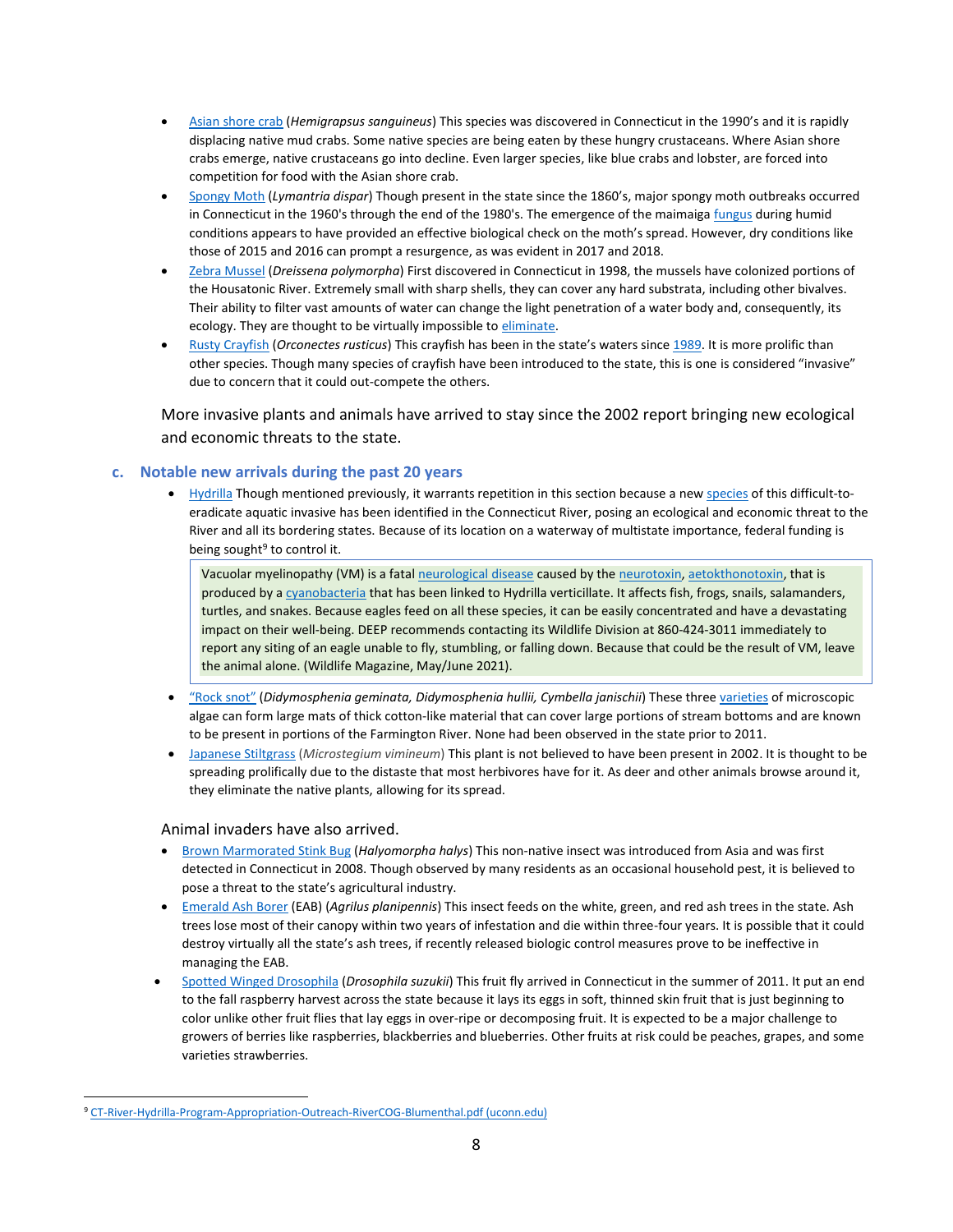- [Hemlock Wooly adelgid](https://www.invasivespeciesinfo.gov/terrestrial/invertebrates/hemlock-woolly-adelgid) (*Adelges tsugae*) This insect has caused devastation among Connecticut's Hemlock stands. It is vulnerable to harsh winter conditions and though present in the state since 1985, the increasingly warm winters of the past twenty years have enabled its [spread.](https://portal.ct.gov/-/media/CAES/DOCUMENTS/Publications/Fact_Sheets/Plant_Pathology_and_Ecology/HemlockWoollyAdelgidWinterMortality71216pdf.pdf?la=en&hash=22B52FCE0780E0CE61C29E687581F365)
- [Asian Tiger Mosquito](https://www.invasivespeciesinfo.gov/terrestrial/invertebrates/asian-tiger-mosquito) (*Aedes albopictus*) This mosquito has aggressive daytime human-biting behavior and the ability to vector many viruses, including West Nile virus. It was first discovered in Connecticut in 2006.
- Asian [Jumping worms](https://www.invasivespeciesinfo.gov/terrestrial/invertebrates/asian-jumping-worm) (*Amynthas*) While most earthworms in Connecticut are not native, the invasive jumping worms are [a concern](https://www.conngardener.com/jumping-worm-update/) because they tend to rob the soils of nutrients and consequently inhibit plant growth and create an undesirable soil characteristic for other, beneficial, worms and other species that rely on the soil for food and habitat. In 2015, they were identified in southwestern Connecticut and are now reported throughout the state.
- [Chinese Mitten Crab](https://www.invasivespeciesinfo.gov/aquatic/invertebrates/chinese-mitten-crab) (*Eriocheir sinensis*) This invasive crab was first identified in Connecticut in 2012. They have been reported to accelerate erosion from their burrowing, clogging water intakes and interfering with angling due to their large numbers. They are believed to be a secondary host for the Oriental lung fluke, (flat worm/parasite), which can affect humans.<sup>10</sup>

## <span id="page-8-0"></span>**d. The very newest arrivals and anticipated invaders**

New potential threats require immediate interdiction before their range expands. They include:

- [Goldencreeper](https://portal.ct.gov/-/media/CAES/DOCUMENTS/Publications/Press_Releases/2021/CAES-Press-Release-Goldencreeper-10-29-21.pdf) (*Thladiantha dubia*) Like other invasive imports, it quickly takes over, smothering native plants with its quick-growing vines and leaves, blanketing the ground, growing up and over what it meets. It was discovered in 2021 on a property in Kent. Quick action led to its removal. Continual monitoring will be necessary to assure its eradication.
- [Knobfin Sculpin](https://portal.ct.gov/DEEP/Fishing/Freshwater/Freshwater-Fishes-of-Connecticut/Knobfin-Sculpin) (*Cottus Immaculatus)* Initially identified in 2002, they remained present at low levels for over 10 years, then rapidly proliferated and spread into all available main stem habitat in the Pomperaug River. Historical fish sampling data show that impacts to other resident fish species, including young trout, have been devastating, and impacts to aquatic invertebrate species, such as crayfish and aquatic insects, are probably significant as well. Their migration has been constrained by dams.
- [Spotted Lanternfly](https://www.invasivespeciesinfo.gov/terrestrial/invertebrates/spotted-lanternfly) (*Lycorma delicatula*) This insect is considered [a threat](https://portal.ct.gov/CAES/CAPS/CAPS/Spotted-Lanternfly---SLF.) to Connecticut's agriculture. In both the nymph and adult stages. It feeds by sucking sap from the stems and leaves of host plants. Many of the fruit trees grown in Connecticut, such as apples, grapes, cherries, and peaches, are vulnerable. Even if the insect does not kill the trees, it could destroy the value of the fruit. The impact on the agricultural industry of Connecticut could be devastating. It was first seen in Connecticut in 2018 and has been identified in New Haven and Fairfield Counties.
- [Asian Longhorned Beetle](https://www.invasivespeciesinfo.gov/terrestrial/invertebrates/asian-long-horned-beetle) (ALB) (*Anoplophora glabripennis*) Though not yet confirmed to be in Connecticut, it is present in both Massachusetts and New York. DEEP projects that "Approximately 47% of the trees in our forests are considered susceptible to the ALB, with some 32% considered to be highly susceptible, with potentially devastating consequences to street treescapes". 11
- [Red Swamp Crayfish](https://www.oldlyme-ct.gov/home/news/invasive-red-swamp-crayfish) (*Procambarus clarkia*). This non-native species was found in 2021. It can carry crayfish fungus plague and is a reported host for parasites and diseases that would threaten native crayfish populations. Once established, they compete for plants, insects, snails, fish and amphibians that native species depend upon.
- Chinese Mystery Snail (*[Cipangopaludina chinensis](https://www.fws.gov/fisheries/ans/erss/highrisk/ERSS-Cipangopaludina-chinensis-FINAL-March2018.pdf)*) This snail is deemed to be a problem because, like the Zebra mussel, it can clog water intakes. It might also transmit diseases and parasites to fish and other wildlife and, like other non-native species, compete with native snails for food.

## **III. Allies in the fight**

<span id="page-8-1"></span>The Council launched this update on its report of 2002 believing that, though the problem of invasive species had grown in two decades, the state's response had not. When doing the research, it became apparent that there are many programs, spontaneous collective efforts and individuals working to eliminate non-native and invasive species and to repair the damage they caused. The "allies" cited below is not a complete list of the many organizations dedicated to that effort.

<sup>&</sup>lt;sup>10</sup> Aquatic Nuisance Species Task Force, <https://www.fws.gov/anstaskforce/Chinese-mitten-crab-plan2-02.pdf>

<sup>11</sup> DEEP, The Asian Longhorned Beetle and Connecticut;<https://portal.ct.gov/DEEP/Forestry/Forest-Protection/Asian-Longhorned-Beetle>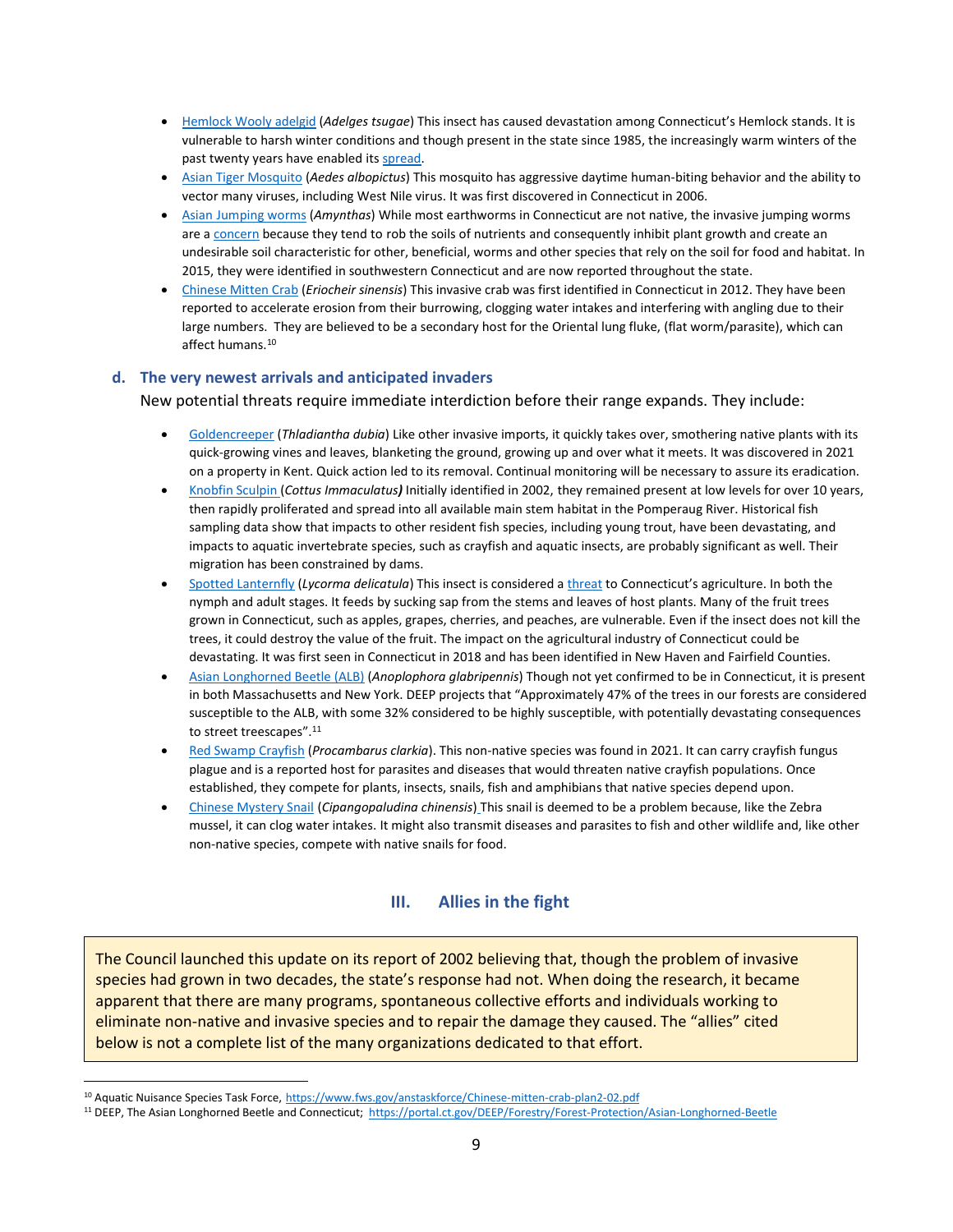The invasive problem spans aquatic plants, terrestrial plants, marine plants, insects, annelids, crustaceans, bivalves and fish that appear in multiple locations and produce economic and ecological consequences of varying severity. The multifaceted nature of the invasive problem has resulted in multi-locational responses of varying intensity. Much good work is being done by many entities, yet the challenges grow. The expanding nature of the problem makes a reexamination of resources and strategies appropriate, so that the state's response can be focused and proactive rather than the fragmented and reactionary "finger in the dike" approach that was criticized in the 2002 report.

## <span id="page-9-0"></span>**a. The Legislature**

As discussed previously, the Connecticut legislature has responded to the concern of its citizens to address the problem of invasive species. **Appendix B** lists bills proposed and passed to deal with the multiple and mounting invasive threats. Of particular note, is the legislation that designated "running bamboo" that escapes property boundaries as a "nuisance" and established the responsibility of the property owner for the condition. Similar laws might be appropriate for unknown arrivals with the potential to disrupt the state's ecology and economy.

## <span id="page-9-1"></span>**b. Invasive Plant Council (IPC)**

[CGS Section](https://www.cga.ct.gov/current/pub/chap_446i.htm#sec_22a-381) 22a-381 established the nine-member IPC to (1) develop and conduct a program to educate the general public, merchants and consumers about the problems associated with invasive plants; (2) make recommendations to control and abate the spread of invasive plants; (3) make available information regarding invasive plants available to any person or group who requests such information; (4) annually publish, and periodically update, a list of plants considered to be invasive or potentially invasive; and (5) support those state agencies charged with protecting the environment in conducting research into the control of invasive plants including, but not limited to, the development of new varieties of plant species that do not harm the environment and methods of eradicating and managing existing species of invasive plants.

The IPC has been without staff to rely on since 2015 when it lost its "coordinator" staff position. It hasn't published its annual reports regularly since 2017 nor has it published meeting minutes since 2019. Its quiescence has been attributed to the loss of its staff position.<sup>12</sup> [A webpage for the IPC](https://cipwg.uconn.edu/ipc/) is hosted within the website of the CIPWG.

## <span id="page-9-2"></span>**c. Connecticut Invasive Plant Working Group (CIPWG)**

The CIPWG is a consortium of individuals, organizations, and agencies concerned with invasive plant issues that was organized in 1997 as an ad-hoc group. It meets one to two times per year to collaborate and share information about invasive plant issues affecting Connecticut and the region. The group includes federal, state, and town agency staff, researchers, nursery growers, educators, master gardeners, community members, and interested citizens. The mission of the CIPWG is to gather and convey information on the presence, distribution, ecological impacts, and management of invasive species; to promote uses of native or non-invasive ornamental alternatives throughout Connecticut; and to work cooperatively with researchers, conservation organizations, government agencies, green industries, and the general public to identify and manage invasive species pro-actively and effectively. CIPWG assists the IPC with technical information when requested and shares information with the public about what is in the state statutes.

<sup>12</sup> Invasive Plant Council 2017 Annual Report[; https://cipwg.uconn.edu/wp-content/uploads/sites/244/2018/01/IPC-annual-report-2017.pdf](https://cipwg.uconn.edu/wp-content/uploads/sites/244/2018/01/IPC-annual-report-2017.pdf)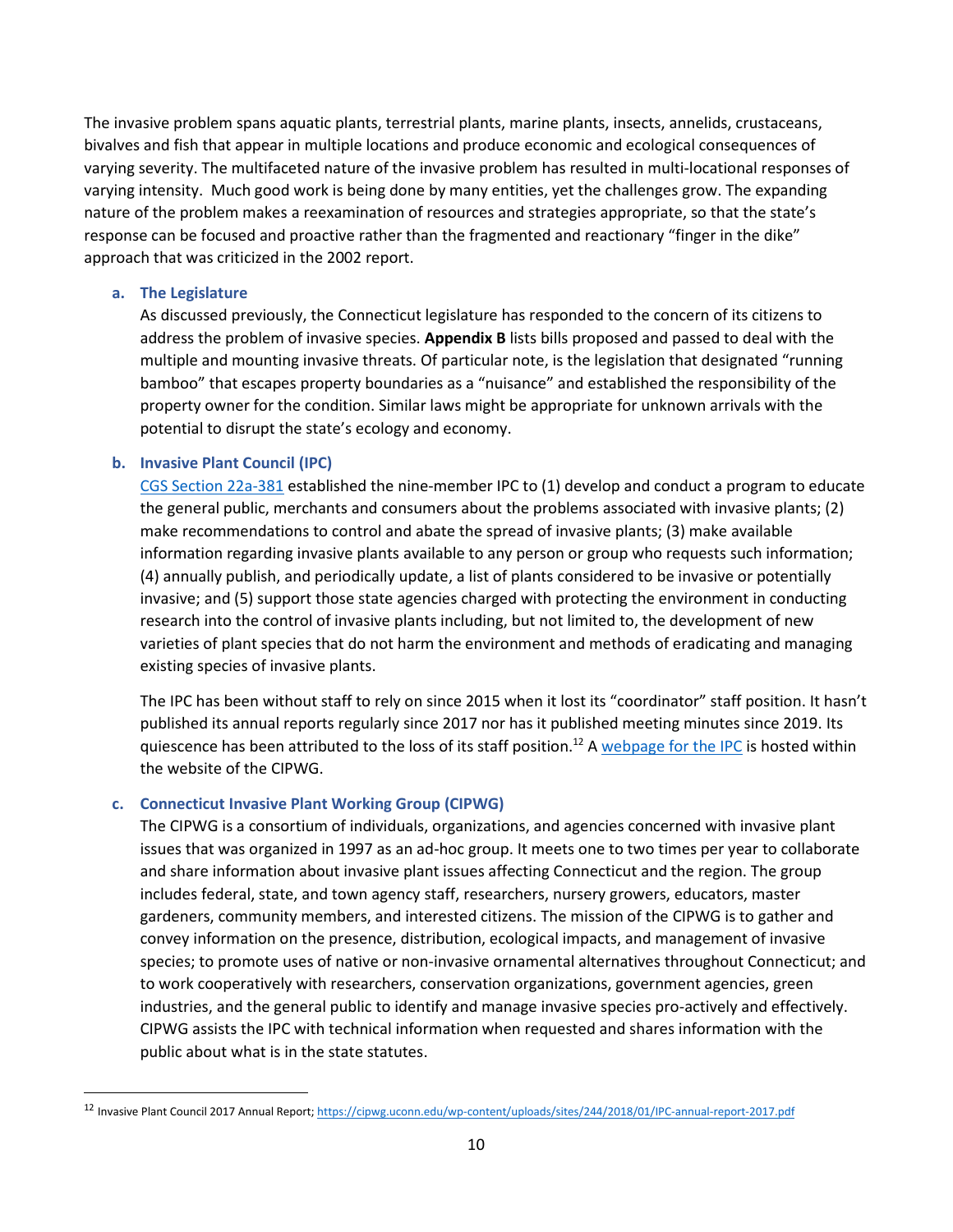The [CIPWG website](https://cipwg.uconn.edu/photo-notebook/) (hosted by the University of Connecticut) posts a 2-page downloadable version of th[e Connecticut Invasive Plant](https://cipwg.uconn.edu/wp-content/uploads/sites/244/2018/12/CT-Invasive-Plant-List-2018Scientific-Name.pdf) List, a list of 97 species. This plant list categorizes each invasive as either *Invasive* or *Potentially Invasive* as set forth by the IPC (under items (a) and (b) of Section [22a-381b\)](https://www.cga.ct.gov/current/pub/chap_446i.htm#sec_22a-381b). The list is updated by the IPC as mandated under state law (item (4) o[f Section 22a-381a\)](https://www.cga.ct.gov/current/pub/chap_446i.htm#sec_22a-381a). The posted list is dated 2018 because no recent changes have been made. In addition to **this list, CIPWG** posts a [Research List](https://cipwg.uconn.edu/wp-content/uploads/sites/244/2015/08/CT-Invasive-Plant-Research-List-Aug-2015.pdf) of species not currently included on the Connecticut Invasive Plant List. The Research List is a list of species for which more information as to their invasiveness is wanted. The website also includes an **Early Detection List.** The Early Detection List is a subset of the 97 state-listed Invasive and Potentially Invasive plants that are found in low numbers at limited locations (or likely to soon invade) and should be considered for control and eradication efforts in the state when resources are available).

The CIPWG website provides information on invasive plant topics that include identification, management, alternatives to invasive species, resources, legislative updates an[d photos.](https://cipwg.uconn.edu/photo-notebook/) In addition to the 2-page downloadable list, the CIPWG website includes [a table of all 97 listed invasive plants.](https://cipwg.uconn.edu/invasive_plant_list/) The table has links to fact sheets for each species.

CIPWG collaborates and shares information about invasive plant issues affecting Connecticut and the region.<sup>13</sup> Since 2002, it has hosted biennial invasive plant symposia. These events have attracted audiences of 300 to 400 people for a day of workshops, lectures, and discussions about invasive plants and their impacts on the environment. Other events include seasonal meetings and hosting guest speakers and workshops. CIPWG's 2020 annual report details the management of invasive plants and educational activities that occurred in over 50 Connecticut towns throughout the year. Its listserv of over 800 members makes it an excellent medium for dissemination of information about invasive plants.

## <span id="page-10-0"></span>**d. Connecticut Agricultural Experiment Station (CAES)**

The CAES was [established](https://portal.ct.gov/CAES/Publications/Publications/The-History-of-The-Connecticut-Agricultural-Experiment-Station) in 1875 and is the nation's oldest agricultural experimentation station. In 2002, scientists at the [CAES](https://portal.ct.gov/CAES) began surveying Connecticut lakes and ponds for invasive aquatic plants and investigating novel management options. The [surveys,](https://portal.ct.gov/CAES/Invasive-Aquatic-Plant-Program/Survey-Results/Survey-Results-by-Year) from 2004 to the present, are available on its website. They provide information on the frequency and expanse of aquatic invasive species and on how their presence might be related to water chemistry, sediment type, boat launches, watershed development and/or climate change.<sup>14</sup> CAES collaborates with private groups and other government entities to address specific infestations, as is now being done to address *Hydrilla verticillata* on the Connecticut River.<sup>15</sup> CAES is currently exploring methods to determine if the cyanobacteria are present on Hydrilla in the Connecticut River and, if so, ways to determine if the neurotoxin is present. In the meantime, CAES is preparing to address this critical ecological impact to eagle populations should it occur.

The CAES also assesses the [extent](https://eregulations.ct.gov/eRegsPortal/Browse/RCSA/Title_22Subtitle_22-84Section_22-84-5c/) of many invasive insects, including recently arrived, disease carrying, [mosquitos](https://portal.ct.gov/CAES/Mosquito-Testing/Introductory/State-of-Connecticut-Mosquito-Trapping-and-Arbovirus-Testing-Program) in the state. The CAES conducts numerous and varied educational programs an[d seminars](https://portal.ct.gov/CAES/Publications/Publications/CAES-Seminar-Series) and educates the public about invasive and non-invasive threats to public health, like ticks<sup>16</sup>. Importantly, the CAES has broad [authority](https://portal.ct.gov/CAES/Nursery-Registration/Information/Nursery-Inspection-and-Certification) to [inspect](https://portal.ct.gov/CAES/Nursery-Registration/Information/Connecticut-Plant-Pest-and-Nursery-Laws) premises and to quarantine and destroy plants and

<sup>&</sup>lt;sup>13</sup> University of Connecticut, Connecticut Invasive Plants Working Group, "About CIPWG"; <https://cipwg.uconn.edu/about/>

<sup>14</sup> Connecticut Agricultural Experiment Station (CAES), Invasive Aquatic Plant Program[; https://portal.ct.gov/CAES/Invasive-Aquatic-Plant-](https://portal.ct.gov/CAES/Invasive-Aquatic-Plant-Program/IAPP/Aquatic-Plant-Survey-Program-for-Connecticut-Lakes)

[Program/IAPP/Aquatic-Plant-Survey-Program-for-Connecticut-Lakes](https://portal.ct.gov/CAES/Invasive-Aquatic-Plant-Program/IAPP/Aquatic-Plant-Survey-Program-for-Connecticut-Lakes) <sup>15</sup> [Public-Information-Statement-Final.pdf \(ct.gov\)](https://portal.ct.gov/-/media/CAES/Invasive-Aquatic-Plant-Program/Survey-Results/C/Connecticut-River/Public-Information-Statement-Final.pdf)

<sup>16</sup> [CAES-Lone-Star-Tick-Trifold-Brochure.pdf \(ct.gov\)](https://portal.ct.gov/-/media/CAES/DOCUMENTS/Publications/Brochures/CAES-Lone-Star-Tick-Trifold-Brochure.pdf) an[d CAES-Tick-Brochure.pdf](https://portal.ct.gov/-/media/CAES/DOCUMENTS/Publications/Brochures/CAES-Tick-Brochure.pdf) (ct.gov)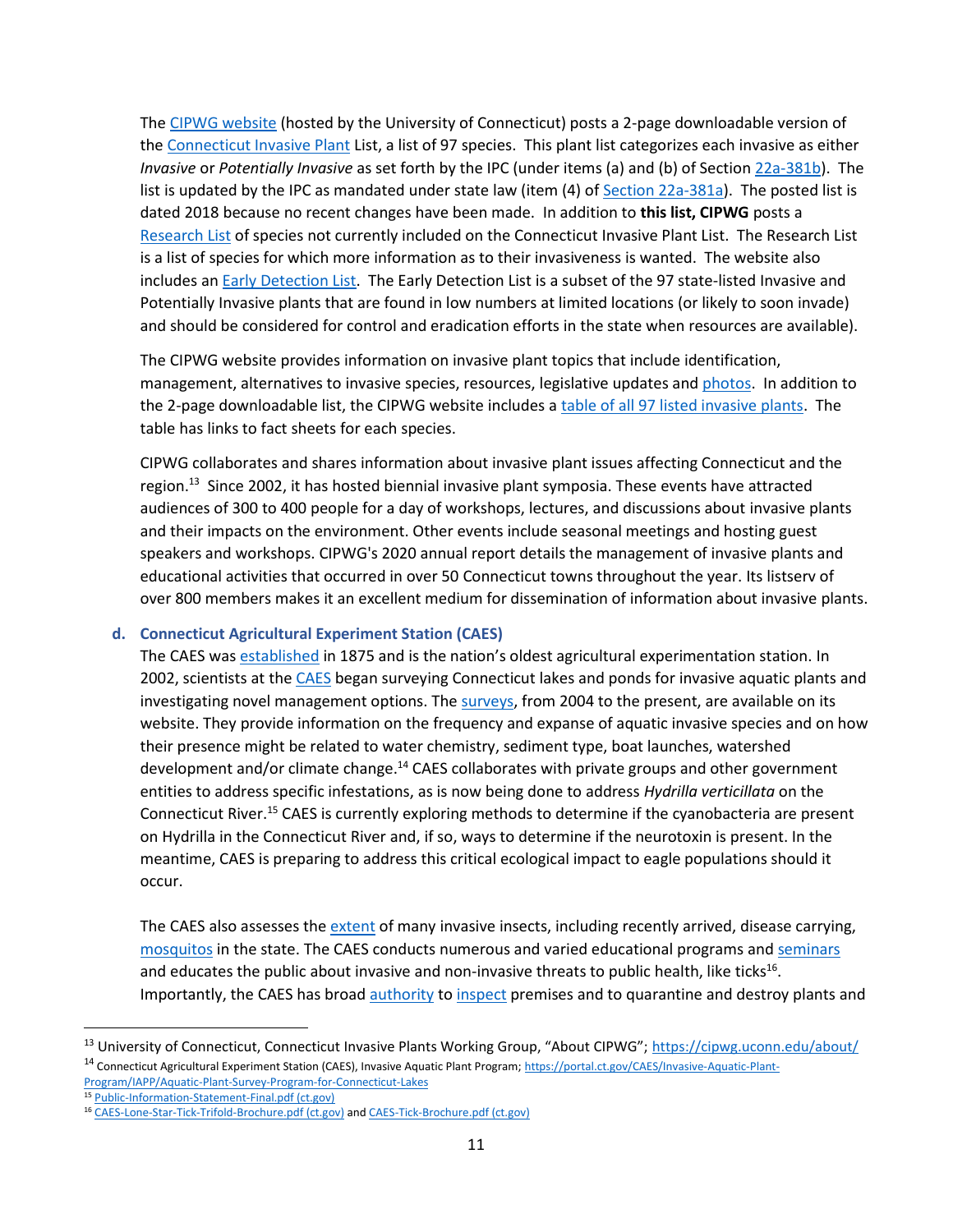pests that present a risk to the state's flora and fauna. An important part of that responsibility is its regular inspections of plant nurseries and aquarium retailers for the presence of invasive species. Surveys, reported in 2017, showed that nearly thirty percent of the State's aquarium plant retailers had banned species for sale.

## <span id="page-11-0"></span>**e. Connecticut Department of Energy and Environmental Protection (DEEP)**

DEEP works to educate the public about controlling invasive species through its [website,](https://portal.ct.gov/DEEP/Invasive-Species/Invasive-Species) educational materials, boat launch inspections, and activ[e monitoring](https://portal.ct.gov/DEEP/Invasive-Species/Invasive-Investigator-Program) for aquatic invasive plants and animals. It receives revenue from the "Connecticut Lakes, Rivers and Ponds Preservation Account" (Account), which is a separate, nonlapsing account of the General Fund, established in 2018 (PA 18-101). The account is for (1) restoration and rehabilitation of lakes, rivers and ponds in the state; (2) programs of the Department of Energy and Environmental Protection for the eradication of aquatic invasive species and cyanobacteria blooms; (3) education and public outreach programs to enhance the public's understanding of the need to protect and preserve the state's lakes, rivers and ponds; (4) allocation of grants to state and municipal agencies and not-for-profit organizations to conduct research and to provide public education and public awareness to enhance understanding and management of the natural resources of the state's lakes, rivers and ponds; (5) provision of funds for all services that support the protection and conservation of the state's lakes, rivers and ponds; and (6) reimbursement of the Department of Motor Vehicles for the cost of producing, issuing, renewing and replacing Save Our Lakes commemorative number plates, including administrative expenses, pursuant to [CGS Section 14-](https://www.cga.ct.gov/current/pub/chap_246.htm#sec_14-21z) [21z.](https://www.cga.ct.gov/current/pub/chap_246.htm#sec_14-21z) Other revenue for the Account comes from Aquatic Invasive Species Stamp fee (Public Act 19-190), which provides dedicated revenue for programs to protect the state's lakes, ponds and rivers by addressing aquatic invasive species and cyanobacteria blooms. DEEP offers [grants](https://portal.ct.gov/DEEP/News-Releases/News-Releases---2020/DEEP-Announces-Availability-of-Grants) from the Account for control of aquatic invasive species. In 2021, \$360,000 in grants were provided from that Account for research, education and eradication associated with invasive species.<sup>17</sup>

DEEP collects data for its Natural Diversity Data Base (NDDB). The NDDB is a database of locations where state listed species are likely to be located. Though not intended for this purpose, it is also a baseline of what exists that could document future displacement by invasive species.

DEEP is a large landholder that controls approximately 175,000 acres of forest land. Newly disturbed land, due to construction or forestry activities, is highly susceptible to colonization by invasive species once native species are gone. DEEP uses funds collected from wood sales to control those invaders.

## <span id="page-11-1"></span>**f. Individual scientists and researchers**

Numerous individual scientists, limnologists, lake managers and academic researchers are monitoring Connecticut's water bodies and surveying its land in connection with their regular work. Unfortunately, their work is not compiled in a single repository. Such a collection would be more than a historic documentation; it could provide a baseline that could be of future scientific value.

## <span id="page-11-2"></span>**g. Connecticut Nursery and Landscape Association**

The Connecticut Nursery and Landscape [Association](https://www.cnla.biz/) runs educationa[l programs](https://www.cnla.biz/events/list/?tribe_paged=1&tribe_event_display=past&tribe-bar-date=2021-12-06) for the nursery industry that include information on invasive plants and insects. In 2008, it instituted a voluntary [removal](https://cipwg.uconn.edu/wp-content/uploads/sites/244/2021/02/Porcelainberry-CACIWC20-final.pdf) of the porcelain berry plant from sales and production, making national news with its fresh approach to this non-native plant. Actions like that could forestall initiatives like Virginia's [call](https://vnps.org/action-alert-phasing-out-the-propagation-and-sale-of-invasive-plants/) for a study that to explore

<sup>17</sup> DEEP Letter to the Environment Committee, December 14, 2021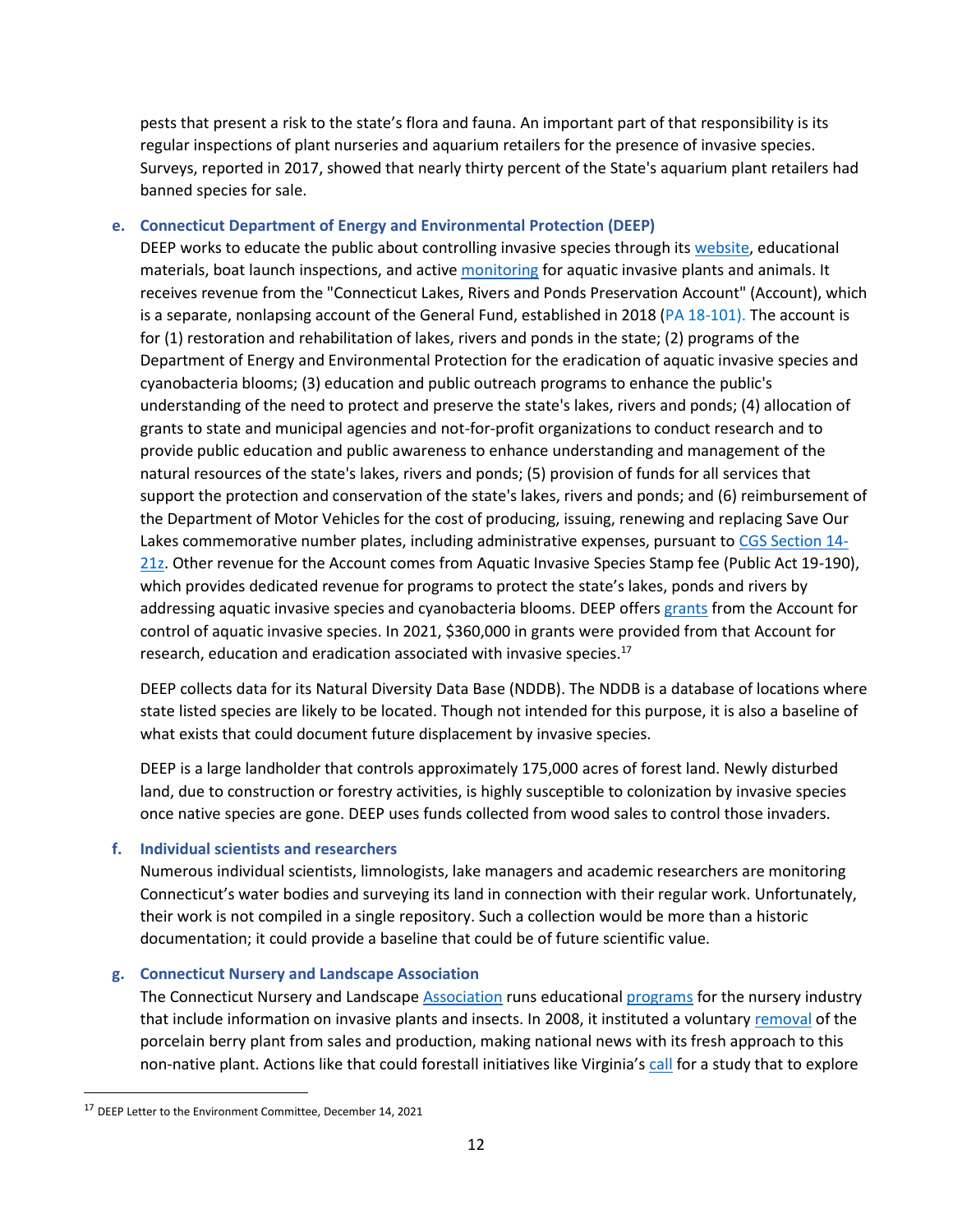options for phasing out the sale and use of invasive plants in Virginia's horticultural industry, and to promote the sale and use of native plant. The importance of education for the professionals who can, in turn, educate their customers cannot be overstated. This applies to the horticultural industry and to the aquarium industry. Fourteen plants that are specifically listed in this report are those that were mentioned in the 2002 report plus newer arrivals that appear to be particularly problematic. Of them, nine were once sold as ornamental plants.

## <span id="page-12-0"></span>**h. Northeast Aquatic Nuisance Species Panel (NEANS)**

[NEANS](https://www.northeastans.org/) was established in 2001, under the auspices of the federal Aquatic Nuisance Species Task Force, pursuant to the Nonindigenous Aquatic Nuisance Prevention and Control Act of 1990. The NEANS Panel's mission is to protect the marine and freshwater resources of the Northeast from invasive aquatic nuisance species through commitment and cohesive coordinated action. The Panel's members represent state, provincial, and federal governments; academia; commercial and recreational fishing interests; recreational boaters; commercial shipping; power and water utilities; environmental organizations; aquaculture; nursery and aquarium trades; tribal concerns; lake associations; and the bait industry. It is active in efforts to control hydrilla in the Connecticut River and has developed a management [plan](https://www.northeastans.org/wp-content/uploads/2021/02/CT-River-Hydrilla-Project-Five-Year-Management-Plan-FINAL.pdf) for the river.

## <span id="page-12-1"></span>**i. Connecticut Council on Soil and Water Conservation**

Connecticut's [Conservation Districts](http://www.ctcouncilonsoilandwater.org/) were created by CGS section 22a-315a and are locally governed. Their programs are implemented by staff at the direction of each of the five Districts' locally elected Board of Directors. Districts were created to provide timely and unbiased, technical and educational services on local land use issues, for farmers, municipal land use decision makers and individual landowners. All five districts are involved in activities related to invasive species management, primarily focused on terrestrial invasive plants. Their activities include on-the-ground invasive plant control through habitat restoration and enhancement projects, some with community engagement components. They advise landowners on how to control invasive plants on their properties, assess properties for invasive plants and develop habitat restoration plans with invasive plant management recommendations. The districts also provide general outreach and education through resources like the publication of the Connecticut River Coastal Conservation District's publication, *[Invasive Plants in Your](https://cipwg.uconn.edu/wp-content/uploads/sites/244/2016/12/Invasives_guide_2016_web.pdf)  [Backyard!](https://cipwg.uconn.edu/wp-content/uploads/sites/244/2016/12/Invasives_guide_2016_web.pdf) A Guide to Their Identification and Control*, which is distributed statewide through all the districts and via other avenues, such as the CIPWG conferences.

### <span id="page-12-2"></span>**j. Multiple Federal Agencies**

- o The United States Army Corps of Engineers (USACE) plays a role in controlling invasive species. Its Aquatic Plant Control Program is a program for the prevention, control, and progressive eradication of noxious aquatic plant growths and aquatic invasive species in U.S. waters. The program supports research and development of management solutions for invasive aquatic plants that affect USACE missions. It has the potential to play a larger role in the future, especially in interstate waters, with congressional authorization.
- o United States Department of Agriculture (USDA): The USDA Animal and Plant Health Inspection Service [\(APHIS\)](https://www.aphis.usda.gov/aphis/ourfocus/importexport) inspects cross state and international threats and does outreach and education. It has a presence at Bradley Airport as well as at the ports of Bridgeport, Groton/New London and New Haven. The USDA Natural Resources Conservation Service [\(NRCS\)](https://www.nrcs.usda.gov/wps/portal/nrcs/main/national/plantsanimals/invasive/) offers funding and technical assistance to localities to control invasives. Through its Environmental Quality Incentives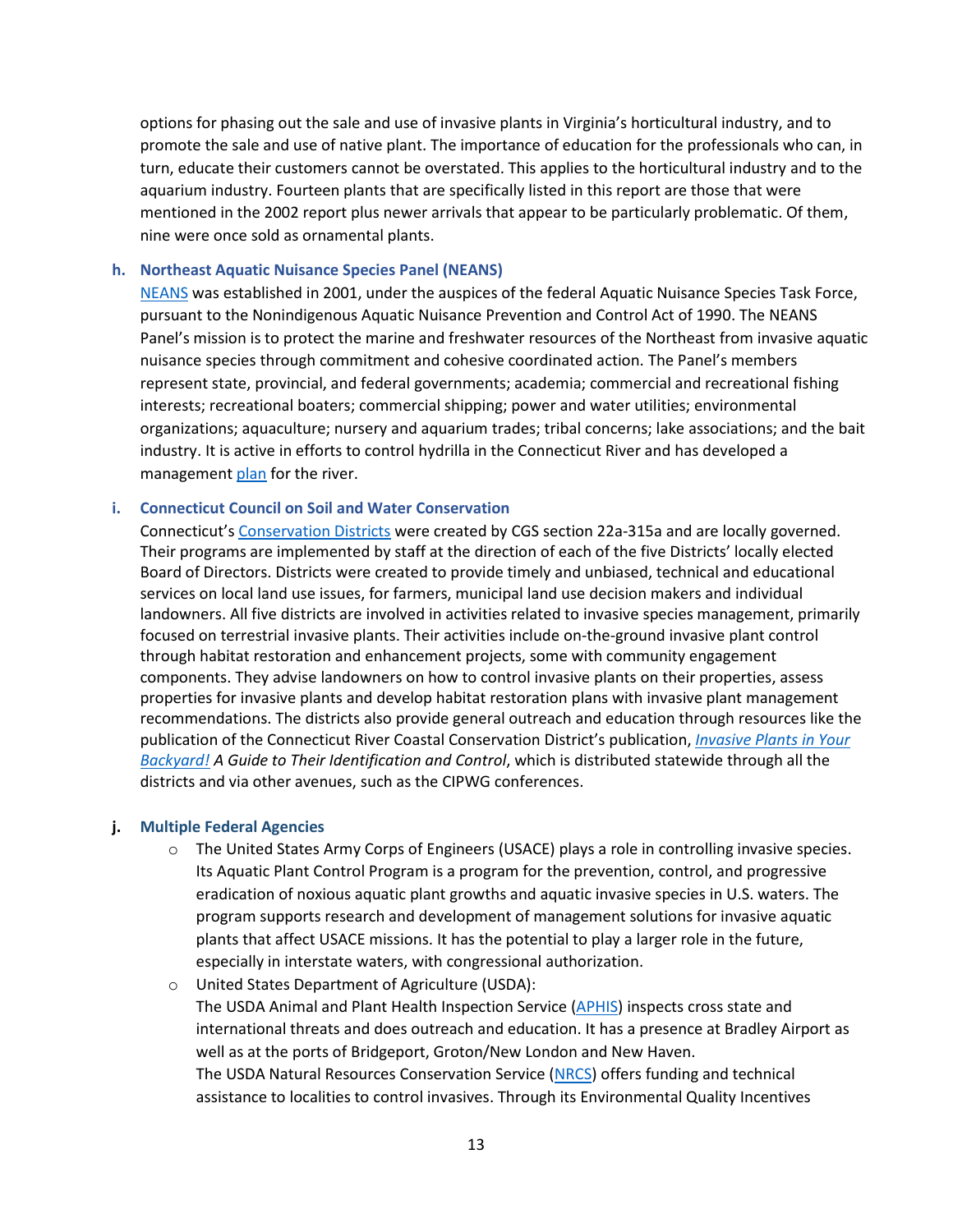Program [\(EQIP\)](https://www.nrcs.usda.gov/wps/portal/nrcs/main/national/programs/financial/eqip/), it provides financial and technical assistance for invasive species control to agricultural producers and non-industrial forest managers.

The USDA [Forest Service](https://www.fs.usda.gov/managing-land/invasive-species) conducts research on controlling of invasive species. In Connecticut, it has provided funds to address climate change through the America the Beautiful Grant Program. (See [Urban Forestry Grant Opportunities \(ct.gov\)\)](https://portal.ct.gov/DEEP/Forestry/Urban-Forestry/Urban-Forestry-Grant-Opportunities).

 $\circ$  The Fish and Wildlife Service (FWS) of the Department of the Interior conducts numerous [programs](https://search.usa.gov/search?utf8=%E2%9C%93&affiliate=fws.gov&query=invasive&commit=Search) and offers [grants](https://www.fws.gov/wsfrprograms/Subpages/GrantPrograms/SWG/SWG.htm) that can be used to control invasive species.

## <span id="page-13-0"></span>**k. Numerous private associations and organizations.**

Citizens have organized throughout the state to tackle the problems of invasive species. Lake associations, shore front property owners, municipalities and volunteer groups have conducted eradication efforts. For example, at the previously mentioned Amos Lake, the Amos Lake Association, an incorporated nonprofit organization, worked with the town of Preston and DEEP to control the spread of variable leaf milfoil and Eurasian watermilfoil. The Connecticut Rive[r Conservancy](https://www.ctriver.org/get-involved/stopping-an-invasive-species-water-chestnut-2/#volunteer) has ongoing volunteer events aimed at elimination of Water Chestnut. From April 2019 – December 2020, the Connecticut Resource Conservation and Development [\(RC&D\)](https://ctrcd.org/environment/) Program conducted an Environmental Review Team process at the request of twelve towns of the lower Connecticut River to examine the spread and impact of aquatic invasive species, both ecological and economic. It was found that a new more aggressive species of hydrilla was prevalent in 189 acres of the lower Connecticut River. In addition to efforts like those to remove aquatic invasive plants, groups have organized across the state to eliminate terrestrial invasive plants too. Recognizing that disturbed land is likely to be recolonized by invasives, some groups, like [CT NOFA](https://ctnofa.org/ecotypeproject/)'s Ecotype project and [Pollinator Pathway Northeast](https://www.pollinator-pathway.org/) have focused on reestablishing native plants and pollinator friendly plants.

## <span id="page-13-1"></span>**IV. Recommendations**

<span id="page-13-4"></span>Preventing species from taking over and disrupting traditional natural habitats requires advance planning, vigilance and maintenance. Most invasive species, once established, will not be eliminated, and where they are removed, they, or other invasive species, are highly likely to reestablish naturally. Invasive species control requires continual management and swift action to respond to a newly discovered species before it is established.

### <span id="page-13-2"></span>**1. Prioritize responses and publicize plans.**

The 2002 report recommended "*1. develop an effective capability for rapid response to NEW reports of harmful infestations, both on public and private lands".* As was true in 2002, the state's response to invasive plants and animals has been sporadic and often inadequate to the urgency presented by some invasive species, especially newly arrived ones. The evidence shows that most invasive plants and animals in the state are here to stay. They can be controlled and even eradicated in some locations but are likely to reestablish unless followed by monitoring and continual maintenance. Consequently, the state's response to invasive species should be tiered, with resources allocated to prevent new infestations and to control the spread of the most harmful species into sensitive areas. This objective is compatible with the state's Aquatic Nuisance Species [Management Plan.](https://www.fws.gov/anstaskforce/State%20Plans/CT_ANS_Plan.pdf)

### <span id="page-13-3"></span>**a. The following tiers for prioritization are recommended.**

• "Immediate response required" = The highest priority is new invasive plants or animals, with populations small enough to be functionally eliminated. The elimination of Goldencreeper on a property in Kent is an example of identification and presumed elimination of a new invasive pest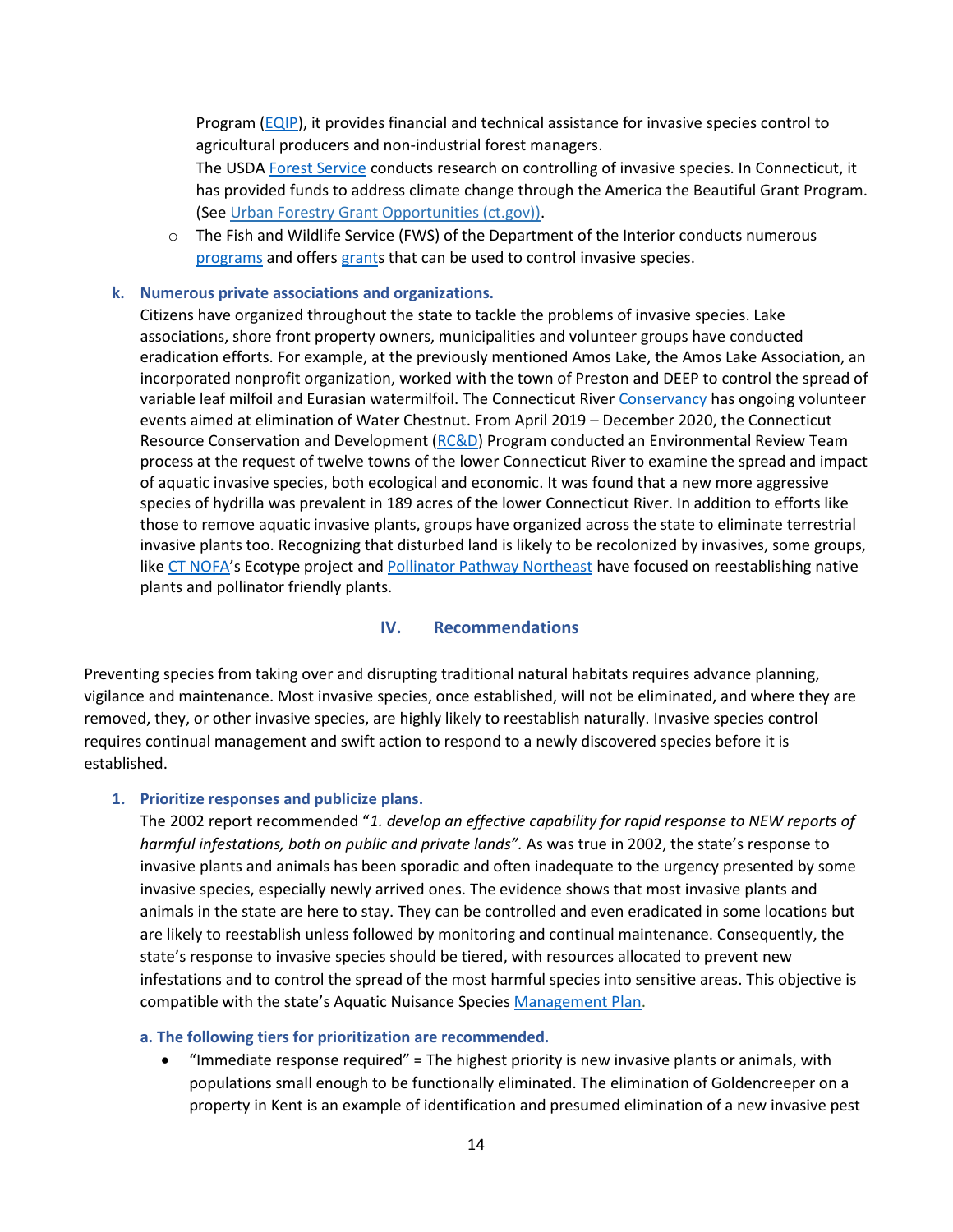in the state.<sup>18</sup> A "rapid response" capacity would be an advantageous tool in these circumstances, as would a law allowing for a species at a given location to be determined to be a public nuisance.

- "Urgent response required" = The next priority is invasive plants and animals that are likely to spread to new areas with negative ecological or economic consequences resulting. Think of a river system as an example. The hydrilla concentrations in the Connecticut River is an illustration of this category.
- "Priority removal" = The status assigned to all other management plans that are not "immediate" or "urgent". In this category, the response can vary by location depending on priorities. Control would be by routine monitoring and removal. An example is the removal of invasive plants in conjunction with other activities like highway trimming.

In the categories of "immediate" and "urgent", the goal is to quickly address the invasive species. Because the timeframe for a "priority" removal is longer, there is time to identify individuals or groups that could be inconvenienced, and response plans can be explicit about the tradeoffs that are at stake. For example, clearing a swim area of aquatic plants that provide habitat for fish might diminish angling opportunities.

## <span id="page-14-0"></span>**b. Prioritize the re-establishment of the rapid response capability the state possessed formerly.**

The second recommendation of the 2002 report was "*2. Develop a plan and priorities for battling invasive species".* Public Ac[t 14-217](https://www.cga.ct.gov/2014/ACT/PA/2014PA-00217-R00HB-05597-PA.htm) (Section 248) authorized DEEP to use funds from the Aquatic Invasive Species Management Grant and Prevention and Education Program to "conduct a rapid response to a population of aquatic invasive species in an inland water body of this state that is identified after July 1, 2014." DEEP should use its existing contracts<sup>19</sup> with businesses that are capable of removing invasive species to respond quickly using the tiered approach described above to eradicate a newly discovered invasive species.

## <span id="page-14-1"></span>**c. Expedite restoration of the position of invasive plants coordinator.**

The fourth recommendation of the 2002 report was "*4. Put somebody in charge".* An invasive plant coordinator position existed prior to 2015 and was shared between UConn and DEEP. This position provided the much-needed administrative assistance to the IPC, which appears to have had a diminished capacity since funding was "swept" for that position during the state's fiscal crisis that year. Funding for the position is now available due to the revenue generated by the state's "[boat stamp](https://portal.ct.gov/DEEP/Boating/FAQs/FAQ-AIS-Stamp)" and the fees received from the "[lakes](https://portal.ct.gov/DMV/Special-and-Vanity/Special-and-Vanity/Save-Our-Lakes-Plate)" license plate.

## <span id="page-14-2"></span>**2. Innovation in legislation.**

**a.** One shortcoming in the state's framework for dealing with the threat of invasive species is the possibility that an unknown threat could appear on private lands where the owner is unable or unwilling to mount an eradication project. In anticipation of such a crisis, the legislature should consider allowing municipal or state authorities to declare the species a public nuisance and launch the action needed to eliminate it. In essence, this was done with the passage of the "running bamboo" law that established penalties for property owners who allow their plantings to create a nuisance condition. The state of Oregon, where the forest products industry plays a major role in the state's economy, has already

<sup>&</sup>lt;sup>18</sup> [Connecticut plant scientists warn of new invasive species | Connecticut Public \(ctpublic.org\)](https://www.ctpublic.org/news/2021-11-01/connecticut-plant-scientists-warn-of-new-invasive-species)

<sup>19</sup> DAS CONTRACT AWARD NO.:18PSX0145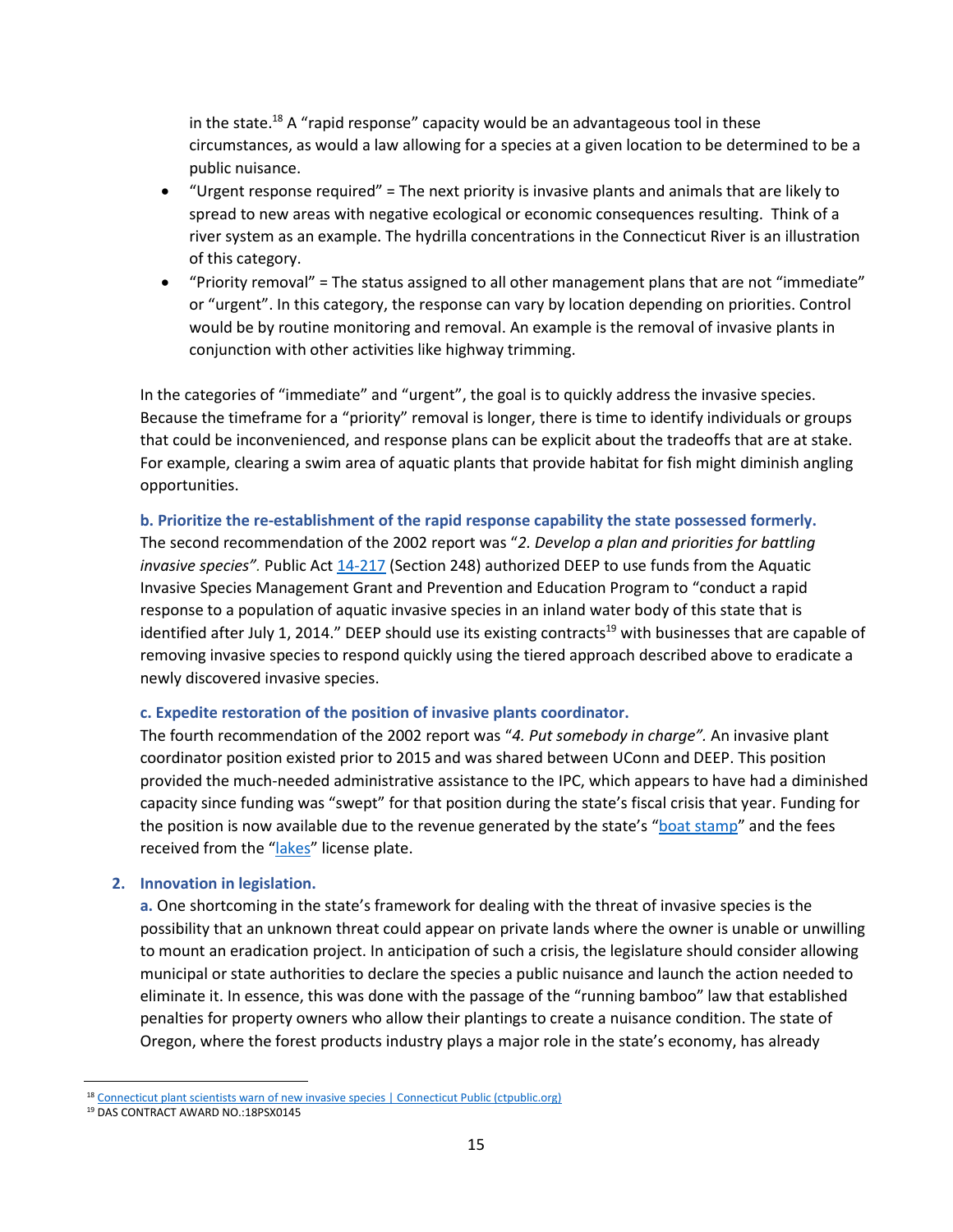enacted such a law<sup>20</sup>. There are many scholarly articles supporting the legal theory that invasive plants could qualify as public nuisances.

**b.** Additionally, penalties like those in the "running bamboo" legislation for plant sellers that fail to educate consumers about proper handling and disposal of their plant species, should be considered for other plants that pose a public risk. Over the next several years, the total cost to control invasives will probably be in the millions of dollars and needs to be weighed against any economic benefit from the sale of potentially problematic species for landscaping or for aquaria. The ratio of public cost to private gain underscores the important role of the horticultural industry in stopping the spread of undesirable non-native and invasive plant species as well as the insects that travel on them.

**c.** Consideration should be given to simplifying the state's definition of what constitutes an invasive plant. The nine-part test in CGS 22a – 381 is a challenge for the layman, and possibly for plant sellers. The distinction between invasive, potentially invasive and prohibited is not widely understood, nor is the process by which those designations are established. Presently, "invasive" designation requires approval by a two-thirds vote of the IPC members to recommend to the legislature that the import or export, retail sale or wholesale and purchase of any plant listed as an invasive plant or a potentially invasive plant pursuant to section 22a-381b be prohibited. In deciding whether to make such recommendation, the IPC may consider: (1) The estimated dollar value of sales of said plant in the state; (2) the estimated costs associated with eradication of the plant in the state; (3) the potential effect of the plant on the environmental resources of the state or a region within the state; and (4) the estimated effect on property values in the state or a region of the state where said plant may propagate. Variables like those are extremely difficult to quantify and raise the question of how much public cost resulting from allowing a nuisance plant to remain in the stream of commerce is acceptable. A designation process that is quicker, more transparent and more readily understood by those who implement it, like public works departments, landscapers and volunteer groups, would be a timely change.

Delaware took on the challenge of streamlining its law governing invasive species. Beginning in July of this year it will define an "invasive plant" as "any living part, cultivar, variety, species, or subspecies not native to Delaware identified by the Secretary as having the potential to do all of the following: a. Result in widespread dispersal and establishment; b. Out-compete other species in the same area; c. Exhibit rapid growth or high seed or propagule productions; and d. Become established in natural areas in the State. The Delaware law simply forbids the import, export, buy, sell, transport, distribute, or propagate any viable portion, including seeds, of an invasive plant in the state. Exceptions are allowed for disposal, control, research, or education.

## <span id="page-15-0"></span>**3. Prioritize prevention of invasive infestations on state lands and at state-supported projects.**

Whil[e CGS 22a-381c](https://www.cga.ct.gov/current/pub/chap_446i.htm#sec_22a-381c) prohibits state agencies from buying invasive species, invasives do not need an invitation to appear. Most are advantaged by disturbances that remove native ecosystems and allow invasive plants the opportunities to become established. Consequently:

**a.** All state construction projects and all state-regulated projects should include a contractual requirement for a site inspection and elimination of invasive arrivals in the subsequent year(s).

<sup>20</sup> https://www.oregonlegislature.gov/bills\_laws/ors/ors570.html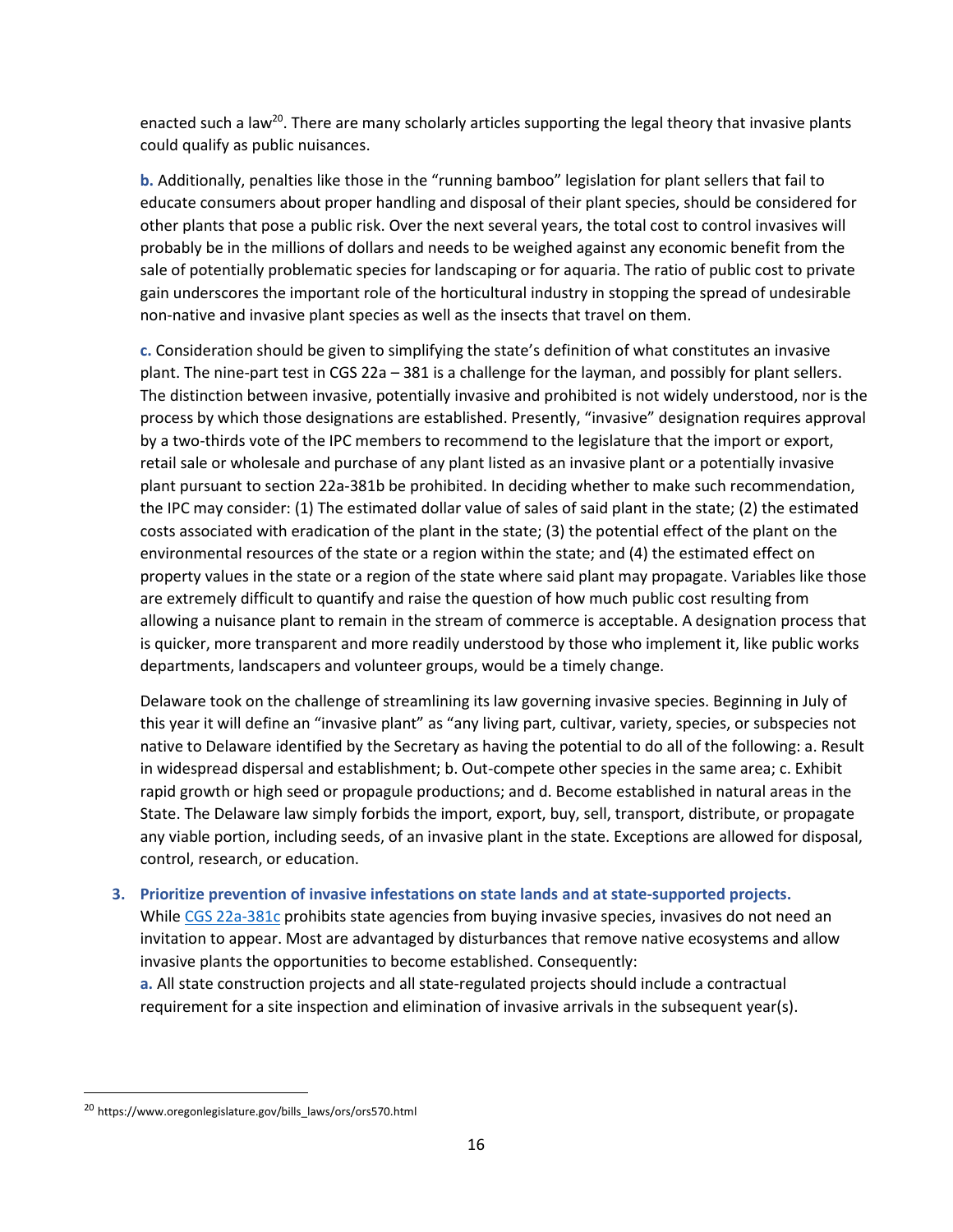**b.** All state construction and forestry operations should minimize the disruption of natural ecosystems (like core forests) and native botanical impediments (like spartina) that inhibit encroachment of invasive species.

### <span id="page-16-0"></span>**4. Establish a repository for data on invasive species within the state.**

The CAES maintains a website that lists the invasive species in the water bodies it has surveyed. DEEP has a volunteer monitoring program, [CT Lake Watch,](https://portal.ct.gov/DEEP/Water/Inland-Water-Monitoring/Connecticut-Lake-Watch) where participants are trained to monitor lake/pond water clarity and identify and report algal blooms that could lead to unsafe recreation conditions. Recently, DEEP has added the capacity for the CT Lake Watch volunteers to add their observations of invasive species to its database. DEEP has expressed the intention to submit the data it collects on nonnative species to the Nonindigenous Aquatic Species [\(NAS\)](https://nas.er.usgs.gov/) information resource of the United States Geological Survey (USGS).

However, there are numerous scientists, scholars, lake managers and other qualified individuals with data about the presence of invasive species that are not publicly accessible. The creation of a website to which the numerous scientists, scholars, lake managers and other qualified individuals may contribute their findings would provide an important baseline for research and assessments of the effectiveness of control efforts. Either DEEP or the CAES would be a logical home for such a repository, which could also become part of the NAS database or other resources like [iNaturalist](https://www.inaturalist.org/) or the Global Biodiversity Information Facility [\(GBIF\)](file://///deep/dfs/Shared/CEQ/Misc/Invasive%20Species/Global%20Biodiversity%20Information%20Facility) resource. Associations of researchers and lake managers, like the New [England Aquatic Plant Management Society](http://www.neapms.org/) and the Connecticut Federation of Lakes could enlist their membership to participate in the reporting.

### <span id="page-16-1"></span>**5. Expand the state's education efforts about invasive species.**

The third recommendation of the 2002 report was "*3. Improve information campaigns to prevent the spread of species that are introduced accidentally".*

**a.** DEEP is doing much to educate the public about the role it can play in reducing invasive species in Connecticut. DEEP created a [reporting page](https://survey123.arcgis.com/share/445638256bfb4215bb48978f4106592f) on its website where residents may report observations of the Chinese mitten crab. This good idea should be expanded to include other species of high concern. These reports could be added to DEEP's previously mentioned collection of reports of invasive species.

**b.** [CGS Section 14-21aa,](https://www.cga.ct.gov/current/pub/chap_246.htm#sec_14-21aa) authorized DEEP to market materials to support the Account with the "Save Our Lakes" image. NEANS has considered marketing consumer items to support its efforts; DEEP should also. Hats, keychain floats or other items valued by boaters with a QR code that links to DEEP's invasive species webpage could prove to be useful educational tools.

**c.** State websites with information about invasives should be duplicative of each other to increase their outreach. Appropriately, DEEP's aquatic invasive species webpage focuses on how to avoid spreading invasive plants through boating and fishing. The CAES website is, appropriately, rich with information about the locations of invasives, their biology, and methods to control them once they are established. Both websites should add the important information about on how to identify and dispose of potentially problematic plants, including aquarium plants, and how to properly inspect and clean your boat and fishing material.

**d.** DEEP is actively working to reduce the volume in the state's solid waste stream. Improperly disposed of invasive plants can lead to their inadvertent spread. DEEP should add information to its website with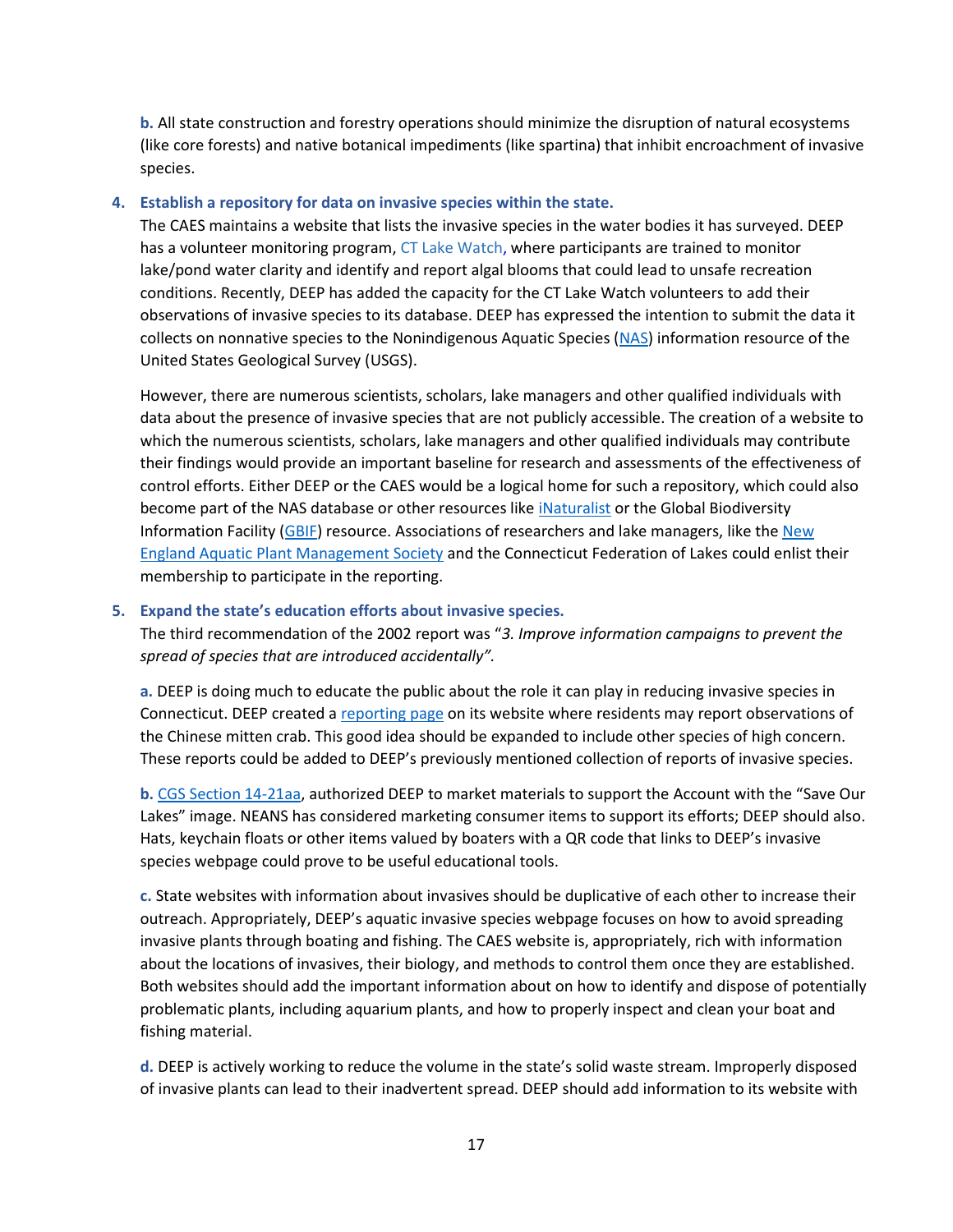instructions on how to properly dispose of invasive plants and encourage transfer stations to set up dedicated, covered areas to receive those plants. This would keep the plants out of the waste stream while reducing the likelihood of their spread.

#### <span id="page-17-0"></span>**6. Encourage the private sector to be proactive in halting the spread of invasive species.**

The final two recommendations of the 2002 report were "*5. Discourage the spread of already established invasive species via the sale of horticultural products",* and "*6. Prevent the deliberate introduction of dangerous species."* A commitment by the private sector to reducing the spread of invasive species would be an invaluable assist to the efforts of the public sector to do the same.

**a.** At minimum, nurseries and aquarium retailers should be able to identify invasive plants and to educate the public on how to properly dispose of them. In January of this year, New Jersey [enacted](https://www.billtrack50.com/billdetail/1172313) a law to increase consumer awareness of the important role of native plants in the ecosystem through advertising campaigns and marketing programs and created a labeling program to identify native plants as "Jersey natives". Connecticut's wholesalers and retailers should establish a tag to identify invasive and potentially invasive plants, as will be required in Delaware. The same businesses should be able to identify and recommend substitutes that are native to the region.

**b.** Other entities, not specifically involved in the marketing of plants, but interested in beautification and horticultural improvement could become involved in the cause as well. It has been suggested that homeowners could solicit certificates that their property is free from invasives. Local garden clubs or realtors could initiate that service.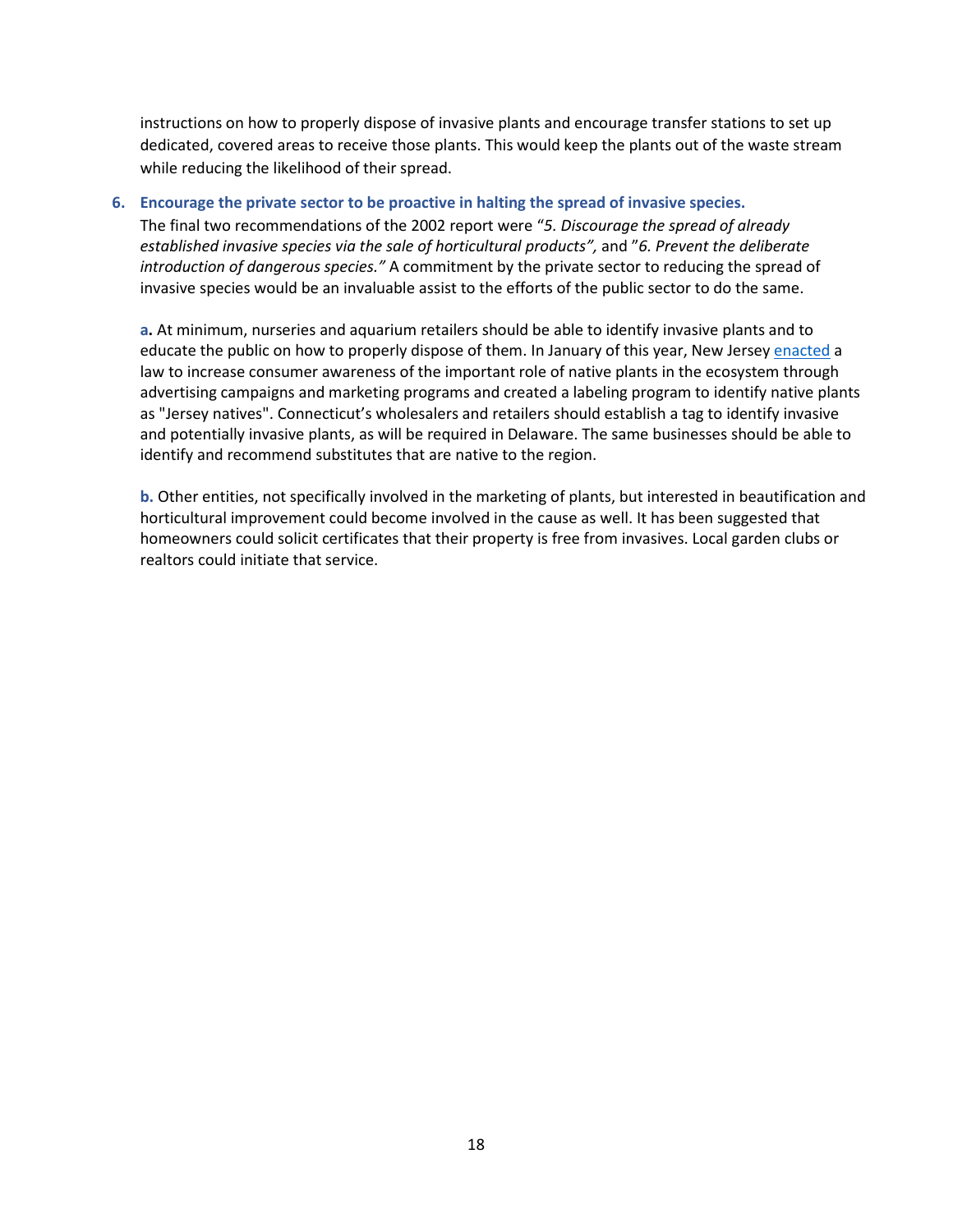## **V. Appendices**

## <span id="page-18-1"></span><span id="page-18-0"></span>**APPENDIX A - Abbreviations and Terms Used in This Report**

**CAES** Connecticut Agricultural Experiment Station **CGS** Connecticut General Statutes **CIPWG** Connecticut Invasive Plant Working Group. **DEEP** The Connecticut Department of Energy and Environmental Protection, including its prior designation, the Department of Environmental Protection (DEP). **EAB** Emerald Ash Borer **FWS** Fish and Wildlife Service **GBIF** Global Biodiversity Information Facility **IPC** Invasive Plants Council **NAS** Nonindigenous Aquatic Species **NEANS** Northeast Aquatic Nuisance Species Panel **NDDB** Natural Diversity Data Base **PA** Public Act **UConn** University of Connecticut **USACE** United States Army Corps of Engineers **USDA** United States Department of Agriculture **APHIS** Animal and Plant Health Inspection Service **EQIP** Environmental Quality Incentives Program **NRCS** Natural Resources Conservation Service